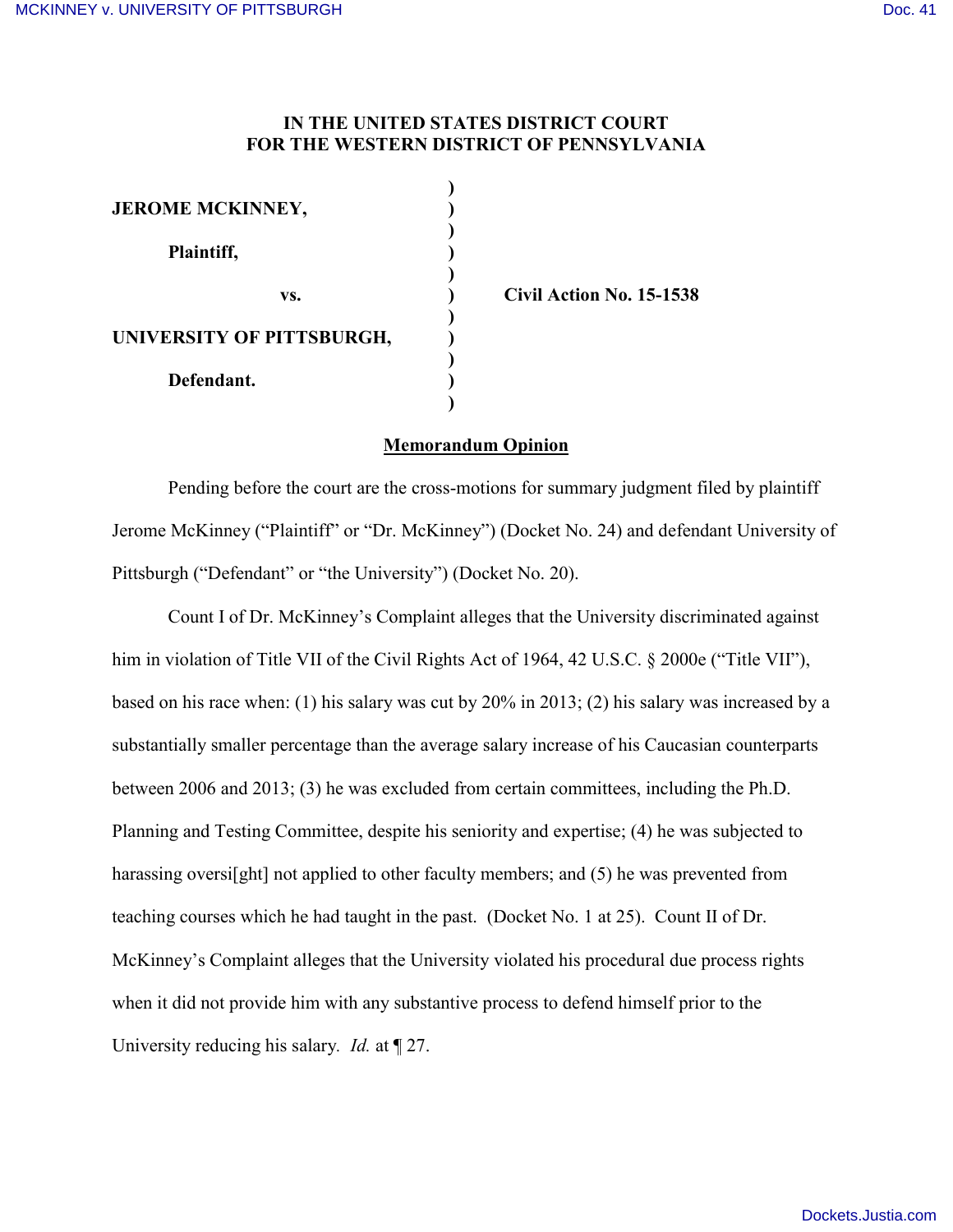Dr. McKinney has filed a Motion for Summary Judgment as to Count II of his Complaint. (Docket No. 24). In support of his motion, he has filed a brief (Docket No. 25), a concise statement of undisputed material facts ("Plaintiff's Concise Statement of Undisputed Material Facts") (Docket No. 26), an appendix with exhibits (Docket No. 27), and a reply to defendant's response (Docket No. 35).

In response to Dr. McKinney's Motion for Summary Judgment, the University filed a memorandum of law in opposition (Docket No. 31), a counter statement of material facts (Docket No. 32), and an appendix of record evidence (Docket No. 33).

The University has filed a Motion for Summary Judgment as to both Counts I and II of Dr. McKinney's Complaint. (Docket No. 20). In support of its motion, the University filed a memorandum of law (Docket No. 21), a concise statement of undisputed material facts ("Defendant's Concise Statement of Undisputed Material Facts") (Docket No. 22), an appendix of record evidence with exhibits (Docket No. 23), and a reply brief (Docket No. 37).

In response to the University's motion, Dr. McKinney filed a response in opposition (Docket No. 28), a brief in opposition (Docket No. 29), a response to defendant's concise statement of undisputed material facts (Docket No. 30), and a sur-reply in opposition (Docket No. 38).

A hearing on the cross-motions for summary judgment was held on February 24, 2017 (Docket No. 39), and the transcript of the hearing filed (Docket No. 40). This matter, thus, is fully briefed, argued, and ripe for disposition. As more fully explained below, Plaintiff's motion for summary judgment will be granted as to Count II of the Complaint, and Defendant's motion for summary judgment will be denied as to Count II of the Complaint and granted as to Count I of the Complaint.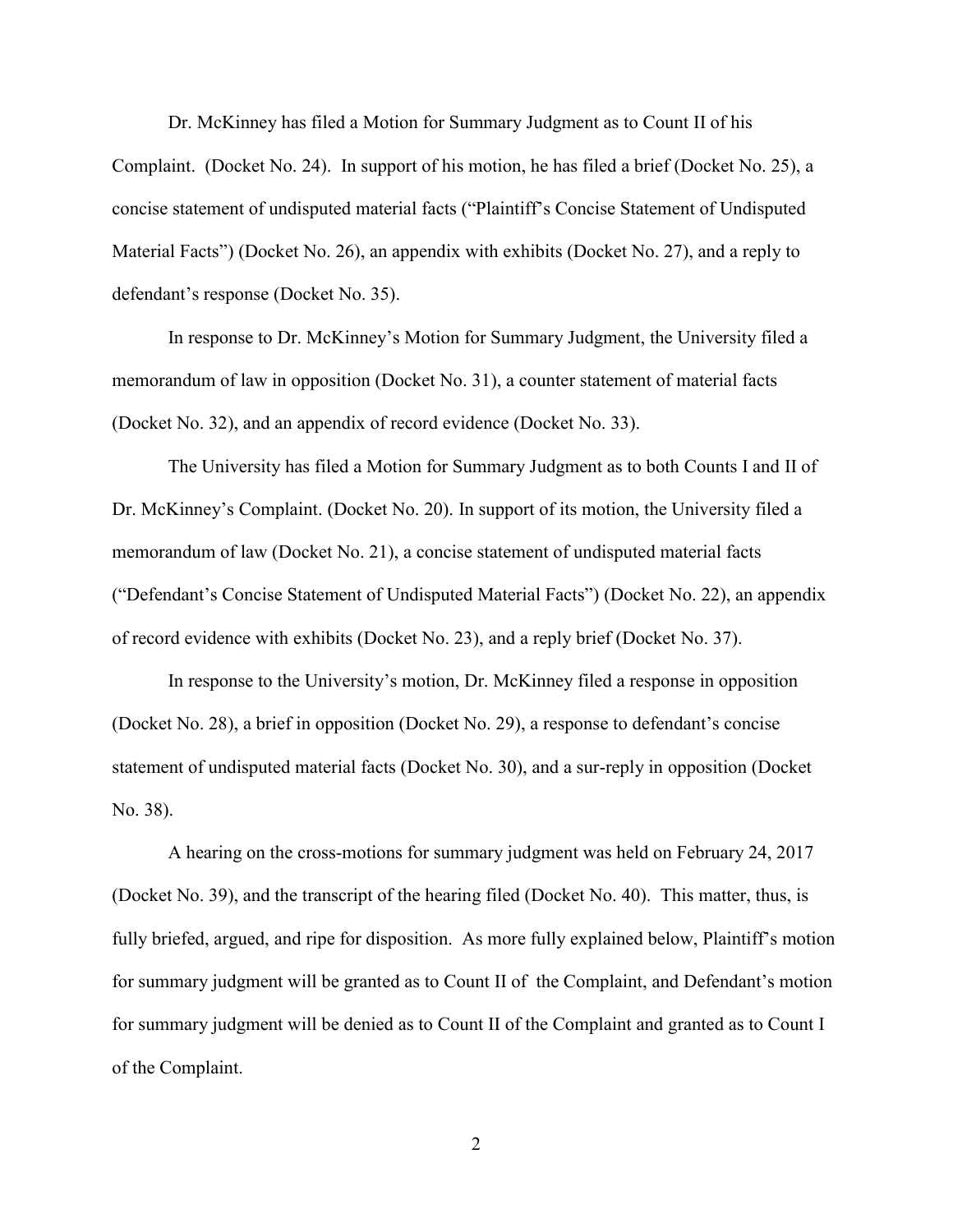#### **I. Standard of Review.**

Summary judgment is appropriate when "there is no genuine dispute as to any material fact and the movant is entitled to judgment as a matter of law." Fed.R.Civ.P. 56(a). *See also Celotex Corp. v. Catrett,* 477 U.S. 317, 322-23 (1986). The parties must support their respective position by "citing to particular parts of materials in the record, including depositions, documents, electronically stored information, affidavits or declarations, stipulations (including those made for purposes of the motion only), admissions, interrogatory answers, or other materials." Fed. R. Civ. P.  $56(c)(1)(A)$ . In other words, summary judgment may be granted only if there exists no genuine issue of material fact that would permit a reasonable jury to find for the nonmoving party. *See Anderson v. Liberty Lobby, Inc.,* 477 U.S. 242, 250, 106 S.Ct. 2505 (1986). "When confronted with cross-motions for summary judgment, the '"court must rule on each party's motion on an individual and separate basis, determining, for each side, whether a judgment may be entered in accordance with the Rule 56 standard".'" *Anderson v. Franklin Institute*, 185 F. Supp. 3d 628, 635 (E.D. Pa. 2016) (quoting *Schlegel v. Life Ins. Co. of N. America*, 269 F.Supp.2d 612, 615 n. 1 (E.D. Pa. 2003); Charles A. Wright, Arthur R. Miller et al., 10A Fed. Prac. and Proc. § 2720 (3d ed. 1998).

In reviewing the evidence, the court draws all reasonable inferences in favor of the nonmoving party. *See Reeves v. Sanderson Plumbing Prods., Inc*., 530 U.S. 133, 150 (2000); *Matsushita Elec. Indus. Co. v. Zenith Radio Corp*., 475 U.S. 574, 587-88 (1986); *Huston v. Procter & Gamble Paper Prod. Corp.*, 568 F.3d 100, 104 (3d Cir. 2009) (citations omitted). It is not the court's role to weigh the disputed evidence and decide which is more probative, or to make credibility determinations. *See Anderson*, 477 U.S. at 255; *Marino v. Indus. Crating Co.,*  358 F.3d 241, 247 (3d Cir. 2004); *Boyle v. County of Allegheny*, 139 F.3d 386, 393 (3d Cir.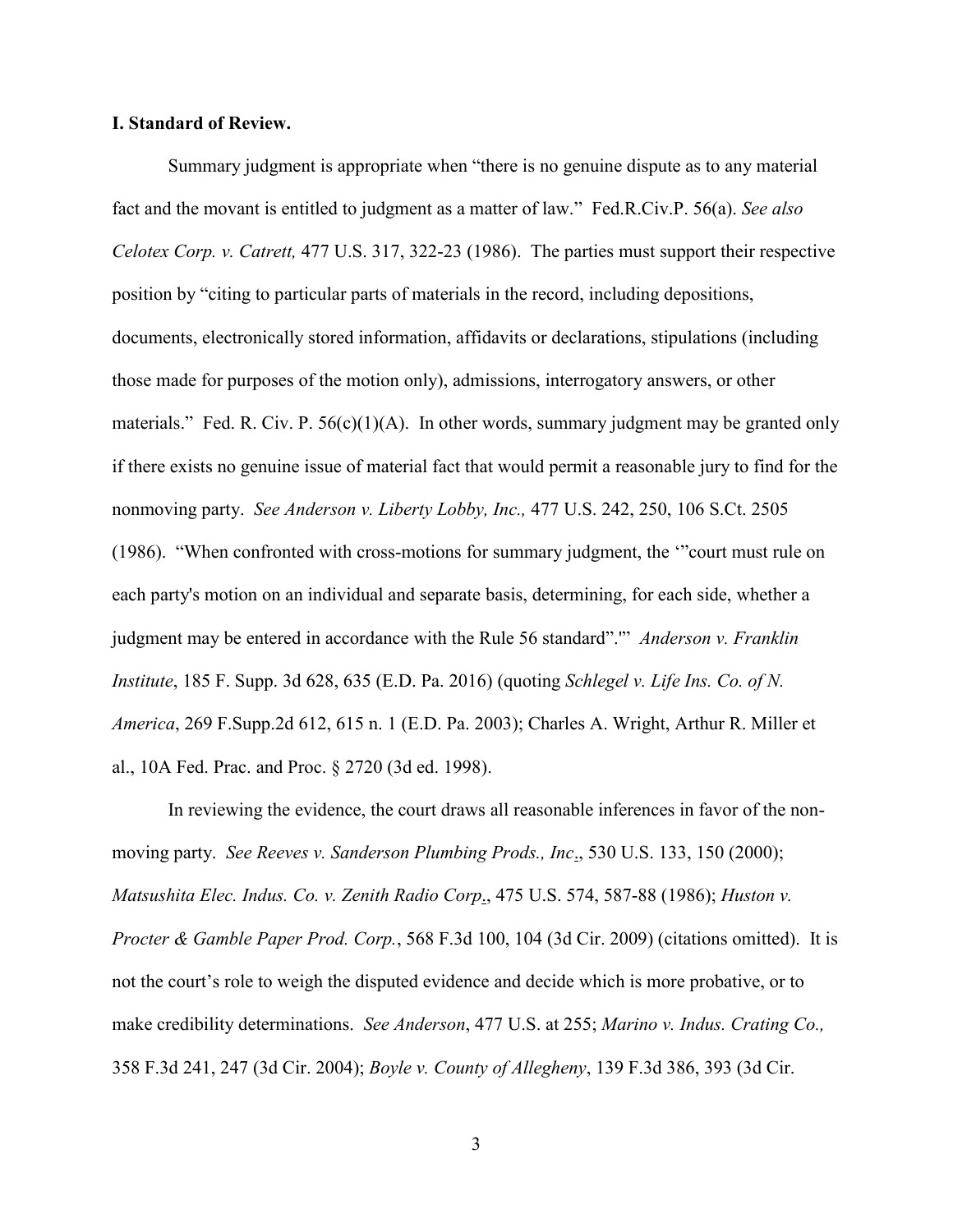1998). "Only disputes over facts that might affect the outcome of the suit under the governing law will properly preclude the entry of summary judgment." *Anderson,* 477 U.S. at 247-48. An issue is "genuine" if a reasonable jury could possibly hold in the non-movant's favor with regard to that issue. See id. "Where the record taken as a whole could not lead a reasonable trier of fact to find for the nonmoving party, there is no 'genuine issue for trial.'" *Matsushita,* 475 U.S. at 587; *Huston*, 568 F.3d at 104.

#### **II. Relevant Facts.**

 $\overline{a}$ 

Following is a recitation of the facts relevant to the parties' cross-motions for summary judgment as to Count II of Plaintiff's Complaint.<sup>1</sup> Where the parties agree that a fact is undisputed and relevant, the Court will cite to the relevant page and paragraph in the parties' statements of undisputed material facts (Docket Nos. 22 and 26). Where a party disputes a fact alleged by the other party, the court will cite to the specific evidence of record that supports the fact in question. Additionally, the Court has quoted directly from two letters sent to Dr. McKinney from the University even though the contents of the letters are not in dispute, a letter dated August 3, 2012, and a letter dated August 20, 2013.

The University is a state-related institution of higher learning located in Pittsburgh, Pennsylvania. (Docket No. 26 at ¶ 2). Dr. McKinney has been continuously employed by Defendant since September of 1970 in the Graduate School of Public and International Affairs ("GSPIA") . (*Id.* at ¶¶ 3 and 6). Dr. McKinney currently is a full, tenured professor at the University. (*Id.* at  $\P$  4). The University granted Dr. McKinney tenure in 1974 and he was promoted to full professor in 1987. (Docket No. 22 at ¶ 2). The rights of the University and faculty members regarding the termination of tenured faculty members is set forth in University

<sup>1</sup> As explained in greater detail *infra*., Plaintiff agrees that Defendant's Motion for Summary Judgment as to Count I of his Complaint, his race discrimination claim, should be granted. *See infra*. at 16. Accordingly, it is unnecessary to discuss the evidence of record relevant to Count I of the Complaint.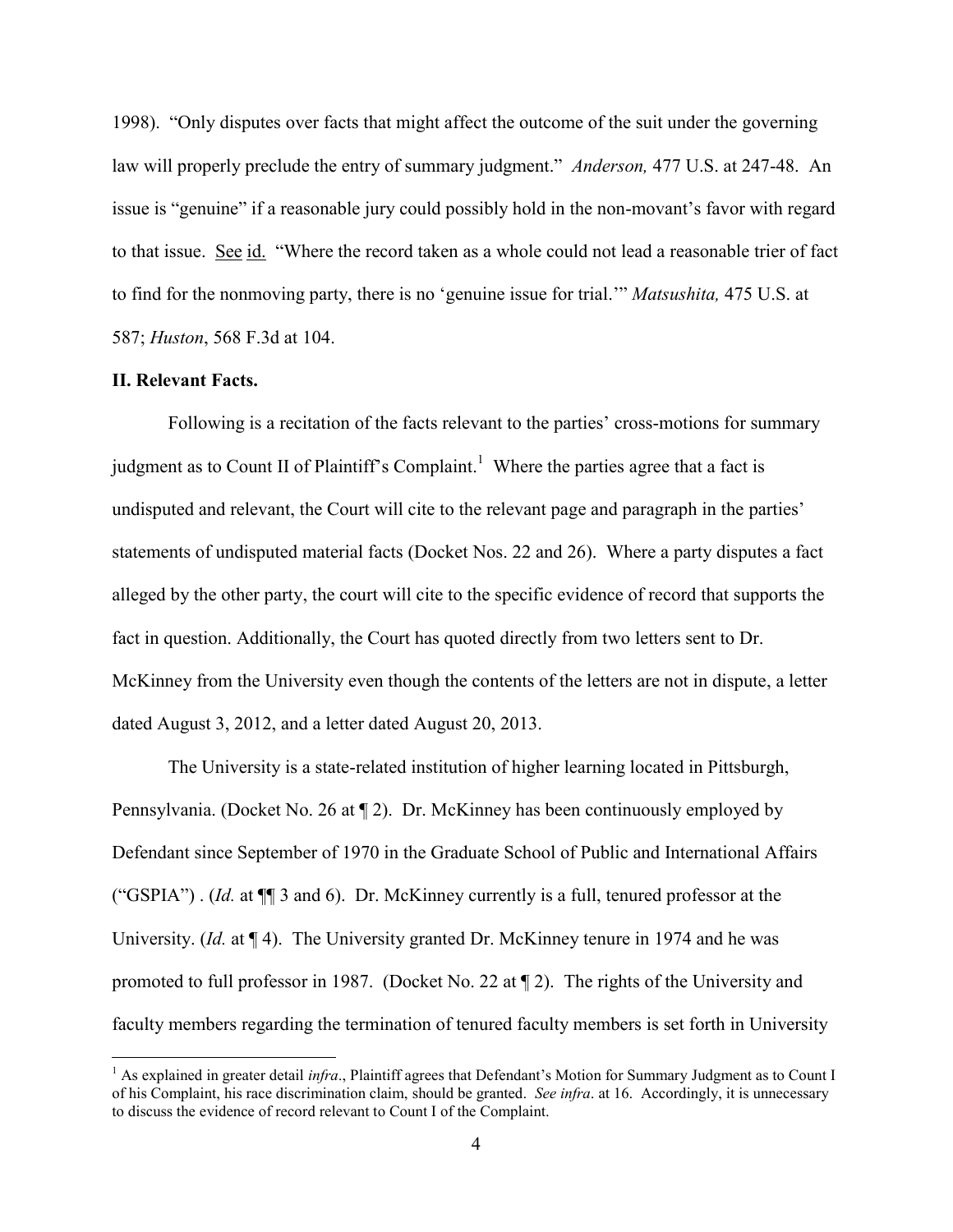of Pittsburgh Policy 02-02-07 ("Policy 02-02-07"). (Docket No. 27-20 at 1). In particular, Policy 02-02-07 states: "Termination of any appointment, other than by expiration of term, may be made for cause." (*Id.*)

John Keeler ("Dean Keeler") has held the position of Dean at GSPIA since 2007. (Docket No. 26 at ¶ 10). The Deans of each of the schools contained within the University, including the Dean of the GSPIA, report to the Office of the Provost. (*Id.* at ¶ 8). Patricia Beeson ("Provost Beeson") has held the position of Provost for the University since 2010. (Id. at ¶ 9).

All faculty at the University are evaluated on three main criteria: (1) their teaching record; (2) their research and scholarship achievements; and (3) their service to the University and/or community. (Docket No. 22 at  $\P$  7). At the conclusion of each academic year, faculty within the GSPIA are expected to provide to Dean Keeler a summary of their achievements for the year in the form of a Faculty Activity Report ("FAR"), which provides information on each of the three criteria listed above. (*Id*. at ¶ 8). Within the GSPIA, faculty submit their annual FARs, updated CVs and any publications from the past year to the Dean's secretary, who in turn provides them to the school's Merit Review Committee ("the MRC"). (*Id.* at ¶ 9).

Annual performance reviews at the GSPIA are performed, in part, by the MRC, which is comprised of three (3) GSPIA faculty members, which are selected annually by vote of all faculty of the GSPIA. (Docket No. 26 at ¶ 38). The MRC rates each professor's accomplishments (other than themselves) in the three categories of interest on a scale of 1 to 10: (1) teaching; (2) research/publication; and (3) university/ community service. (*Id.* at ¶ 39; Docket No. 22 at ¶ 11). The Dean is then provided with the mean of the three MRC assessments for each faculty member to be used in his annual performance reviews of the faculty. (Docket No. 22 at ¶ 12). The MRC's assessments and ranking are only advisory to the Dean; Dean Keeler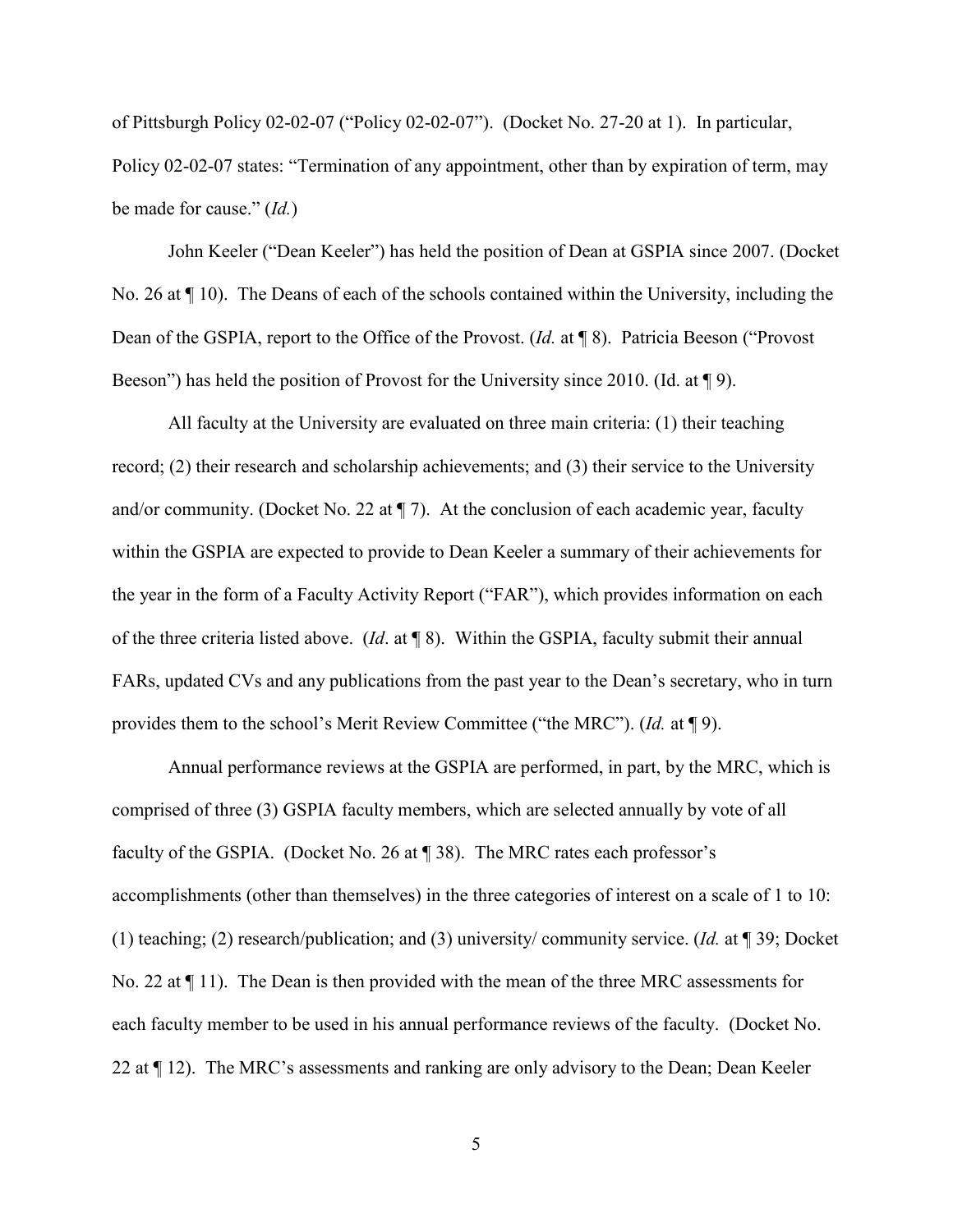also makes his own independent evaluation of the professor's performance in the three categories. (*Id*. at ¶ 13; Docket No. 26 at ¶ 40). Additionally, at the conclusion of every semester, Dean Keeler and each individual professor is given a report from the University's Office of Measurement and Evaluation of Teaching ("OMET") indicating how students evaluated their professors' teaching that semester. (Docket No. 22 at ¶ 15).

Once Dean Keeler reviews the MRC's scores and rankings, the Dean determines how to

allocate the salary pool provided by the Provost's Office for GSPIA faculty members. (*Id*. at

¶ 14). Professors then are informed of the findings of the MRC, Dean Keeler's personal

evaluation of their performance, and their salary determinations, by letter from Dean Keeler.

(Docket No. 26 at ¶ 42).

Contained in the Faculty Handbook dated July 2002 (as updated November 2011) is the

following information about salary increases:

#### **Salary Increases**

Annual faculty salary increases are determined through procedures outlined in University Policy 07-09-01, *Salary Increase*. The size of the total pool of funds for salary increases is determined as part of the annual operating budget by the Chancellor, with the active participation of the University Planning and Budgeting Committee (UPBC), and subject to approval by the Board of Trustees.

The total pool for salary increases has the following four components: (1) maintenance of real salary, (2) merit increases, (3) equity adjustments, and (4) market adjustments. The portion of the total pool devoted to each of the four components is determined by the Chancellor, with the active participation of the UPBC, in response to needs for each purpose identified through the planning and budgeting system.

For additional information, refer to University Policy 07-09-01, (http://www.cfo.pitt.edu/policies/policy/07/07-09-01.html) *Salary Increase*.

(Docket No. 27-4 at 1 and 86) (emphasis in original).

The University's Policy 07-09-01 ("Policy 07-09-01"), in place during the relevant time

period, is titled CATEGORY: PERSONNEL; SECTION: Salary Administration; SUBJECT: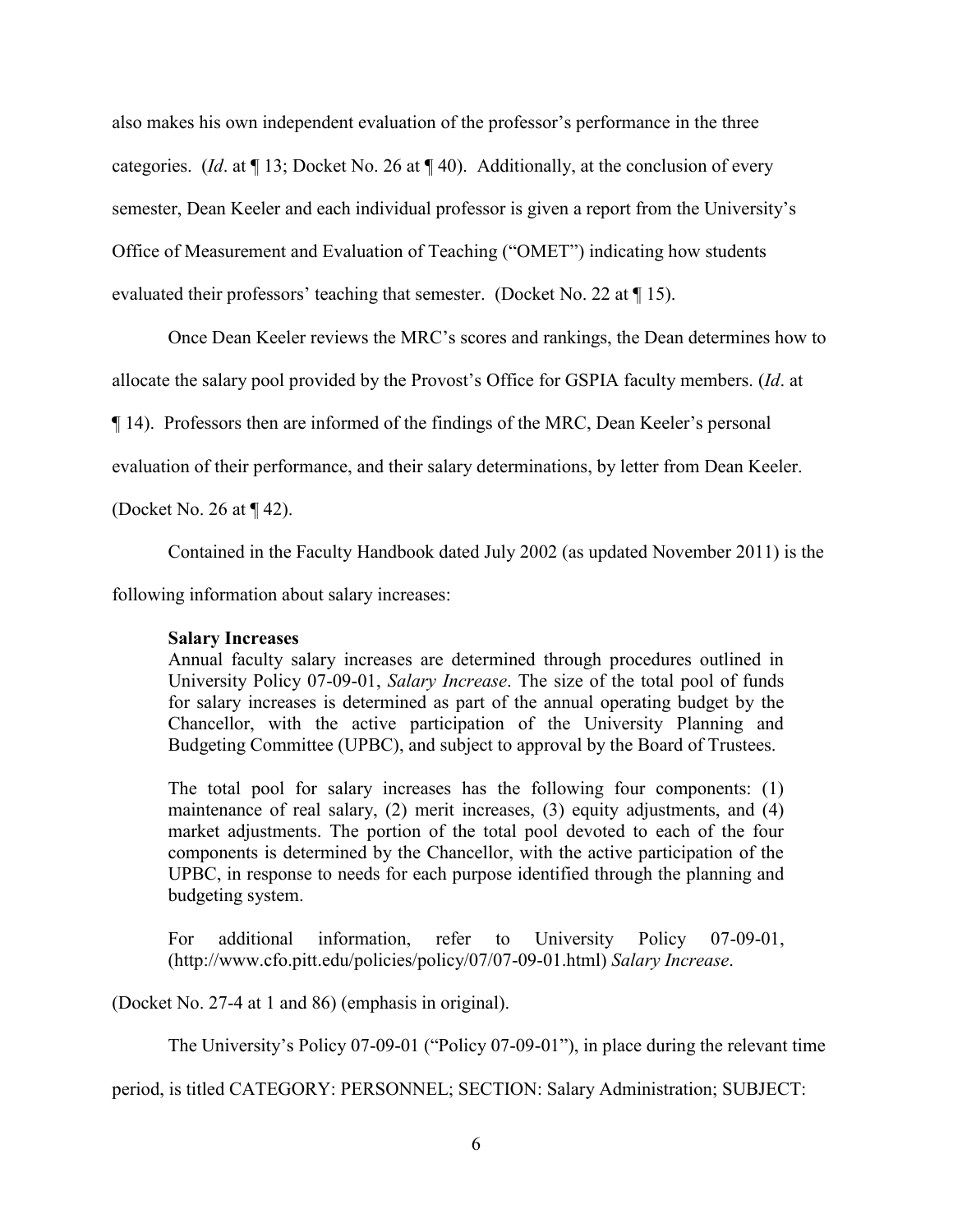Salary Increase; and EFFECTIVE DATE: September 16, 1994." (Docket No. 27-7). It explains

in relevant part:

Salaries at the time of initial hire are determined primarily by market factors. What follows is a set of policy recommendations to provide a framework governing annual salary increases for faculty and staff, to be applied within the Planning and Budgeting System (PBS).

These recommendations provide some flexibility for particular units, within the context of policy decisions made centrally. The size of the total pool of funds for increases and the allocation of funds to particular responsibility centers are centrally determined. The distribution of funds to individuals within each unit, however, is to a significant degree left to local determination.

(*Id.* at 1). Policy 07-09-01 further states in relevant part under "ALLOCATION OF SALARY

INCREASE FUNDS TO RESPONSIBILITY CENTERS" concerning the "Maintenance of Real

Salary," that "[e]ach unit will be allocated funds from the total pool to ensure the maintenance of

real salary of each faculty or staff member performing satisfactorily." *Id.* It further provides in

relevant part under "DISTRIBUTION OF SALARY INCREASES TO INDIVIDUALS WITHIN

UNITS," concerning the "Maintenance of Real Salary:"

- 1. Each faculty or staff member performing satisfactorily will receive a percentage increase of the size determined for that year for maintenance of real salary.
- 2. For faculty, satisfactory performance is defined as having fulfilled the "common responsibilities" of faculty as articulated in the 1988 Handbook for Faculty: The role of individual faculty members in supporting the mission of the University will depend on the specific missions of their departments or schools. All faculty members, however, have certain common responsibilities: to commit themselves fully to their teaching obligations, to meet all of their classes as scheduled, to be available during specified office hours for consultation with students, to evaluate student performance promptly and fairly, to participate in the development of the programs of their departments and schools and of the University as a whole, to engage in scholarly activities, and, as appropriate, to support the University in its goal to render public service. (p. 42)[.]

Criteria for satisfactory performance may be further specified for particular units, as jointly determined by the faculty and the head of the unit through collegial processes[.]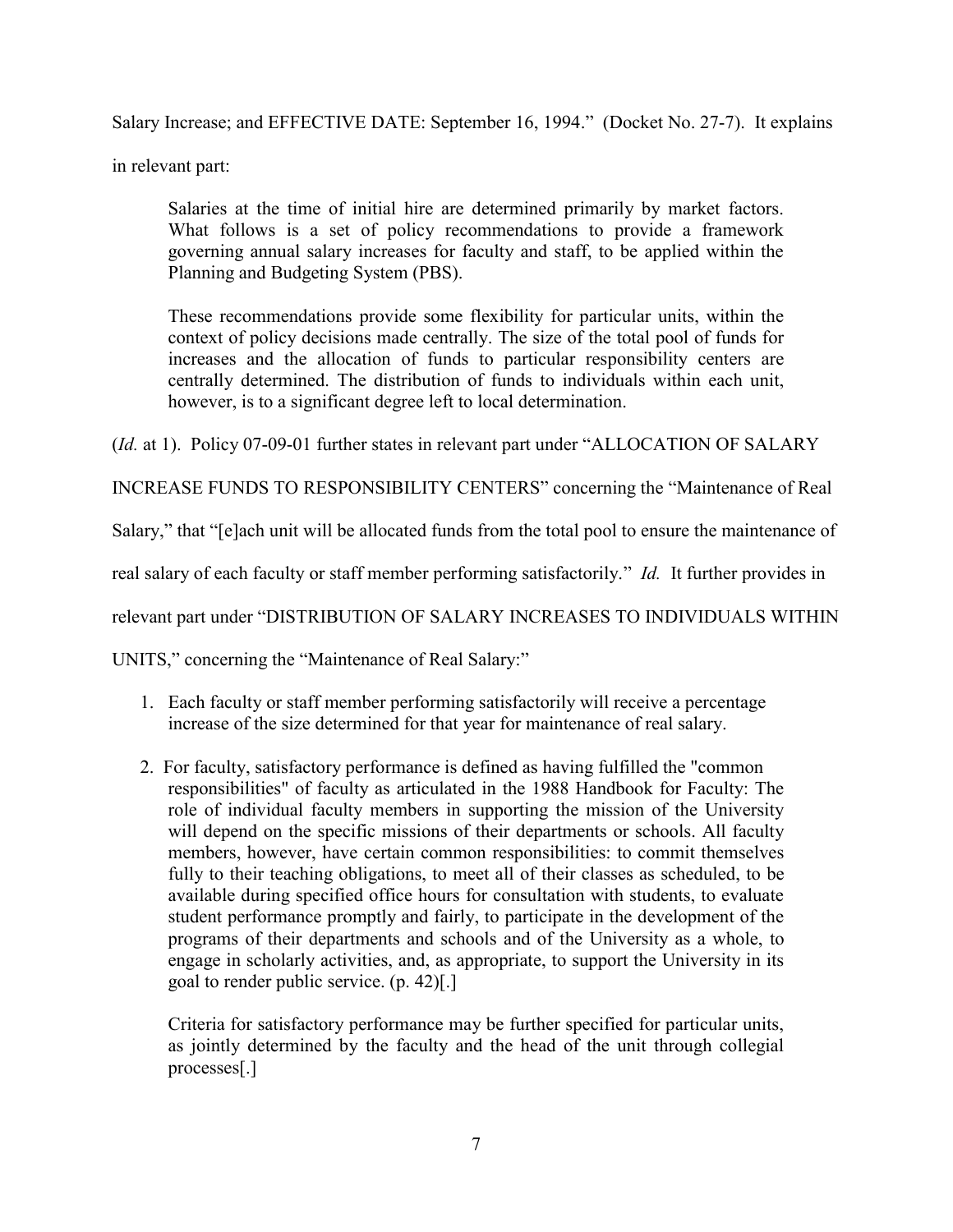*(Id.* at 2). The Policy also states in relevant part under "NOTIFICATION OF SALARY INCREASES:" "At the time of notification of salary for the coming year, each continuing faculty or staff member will be informed in writing of the basis for his or her individual salary increase. Persons whose performance has been judged unsatisfactory must be informed of the specific reasons for that judgment." (*Id*. at 3). The policy further states under "RECONSIDERATION OF SALARY DECISIONS:" "Procedures should be developed within each responsibility center through which individual faculty and staff members can request reconsideration of decisions related to aspects of their salaries[.]" *Id.* Both University Provost Patricia Beeson ("Provost Beeson") and Dean Keeler testified at their depositions that although the "subject" of Policy 07-09-01 is titled "Salary Increase," they believed that it is the policy that addresses appeals of salary decisions, including reductions. (Dockets Nos. 27-5 at 32 and 23-9 at 142-143).

The GSPIA also has a written policy which was in effect during the relevant time period titled "Salary Increase Appeals Procedure for Faculty and Staff." (Docket No. 27-9 at 1). This policy states: "Faculty can appeal salary determinations by submitting a formal written appeal. Faculty appeals of salary will be heard by the elected Merit Review Committee, meeting in committee. The committee will make a formal recommendation, in writing, to the Dean." *Id.* Dean Keeler explained that this was the policy he supplied to Dr. McKinney after the September 6, 2013 meeting for appealing the salary decision. (Docket No. 23-9 at 142-143).

With respect to salary reductions, Provost Beeson also explained that "[t]here is nothing written, but I would never let a dean reduce salary without sufficient warning to the individual, that warning being written, and two annual performance reviews and receiving no salary increase before they receive a reduction." (Docket No. 27-5 at 17). Provost Beeson further explained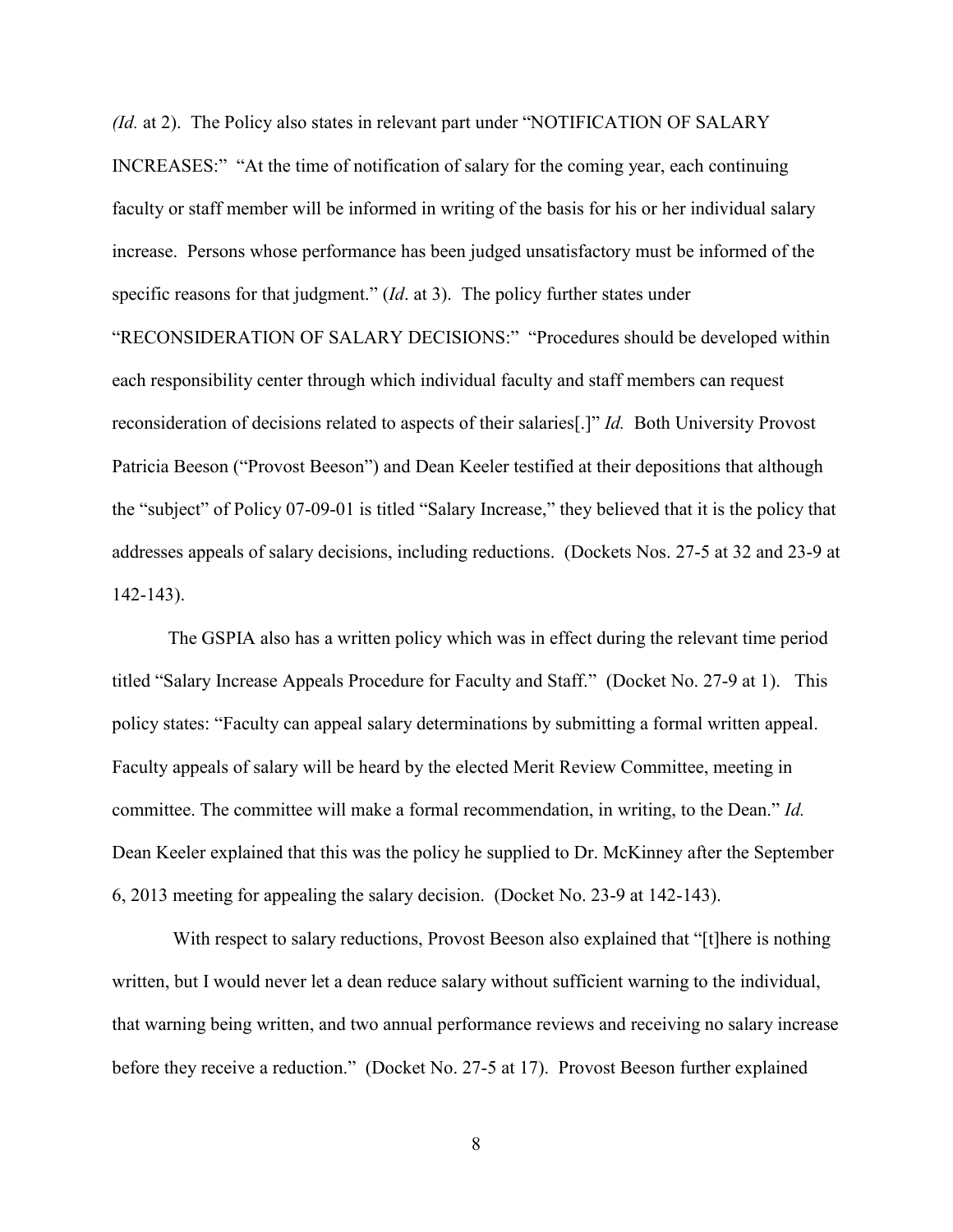that performance reviews are the responsibility of the deans of the schools and, as provost, she does not verify the performance reviews. (*Id*. at 19-20). The only time there would be an appeal of a salary decision outside of the school in question is if there was an allegation of discrimination, harassment, and/or retaliation. (*Id.* at 29). Otherwise, the final decision rests with the dean of the school in question. (*Id*.).

In approximately March 2008, Dr. McKinney provided his first FAR to Dean Keeler advising on his accomplishments in the areas of teaching, scholarship and service for the 2007- 2008 academic year. (Docket No. 22 at ¶ 16). Dr. McKinney's 2007-2008 FAR indicated he taught four courses during fall 2007 and spring 2008 terms and chaired the committees of three Ph.D. students. (*Id.* at ¶ 17). With respect to research and publication, Dr. McKinney listed on his 2007-2008 FAR six books or articles under review for publication and five other submissions that were planned. (*Id*. at ¶ 18). Dr. McKinney also listed several committees and community boards in which he participated in support of his service efforts. (*Id.* at ¶ 19).

Dean Keeler evaluated Dr. McKinney's performance as a GSPIA faculty member based on Dr. McKinney's FAR submission and the evaluation performed by the MRC. (*Id.* at ¶ 16). In a letter to Dr. McKinney dated September 3, 2008, Dean Keeler noted that Dr. McKinney's performance was ranked very low by the MRC (28 out of the 31 GSPIA faculty), and that Dr. McKinney had received a relatively low mean student rating (3.44, 2.93, and 2.64) in the three (3) courses that had been evaluated by 68 students that year. (Docket No. 23-5 at 14). Nevertheless, Dean Keeler credited Dr. McKinney for the "good amount of [research] material in the pipeline" Dr. McKinney listed on his 2008 FAR, and Dr. McKinney received a 3% salary increase following the 2007-2008 academic year. (Docket No. 22 at ¶¶ 22-23).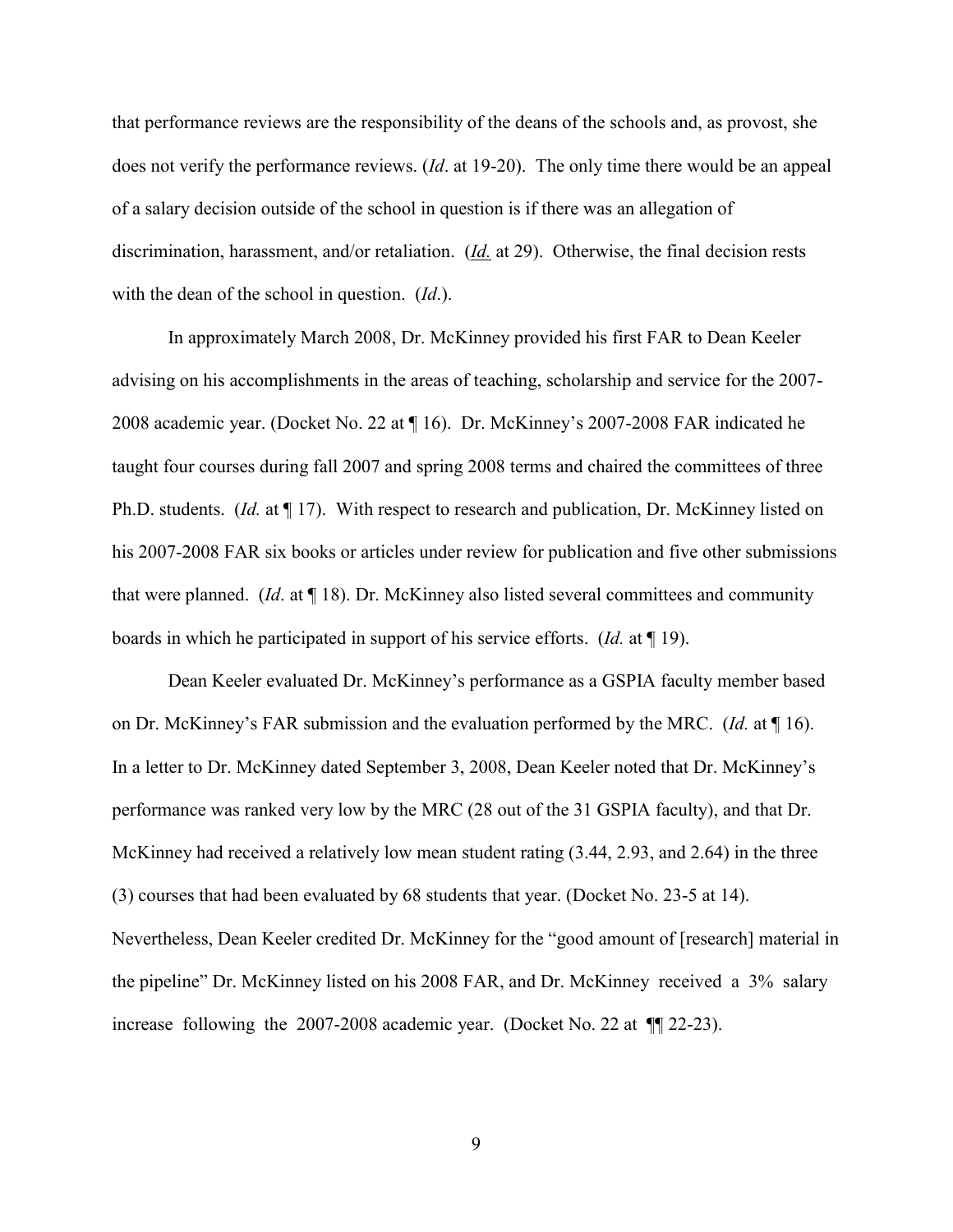Dr. McKinney's class enrollments dropped between the fall 2008 and spring 2010 semesters, and his OMET scores based on student satisfaction were below those of his peers. (Docket No. 22 at ¶¶ 25-26). Throughout this period, Dean Keeler offered Dr. McKinney advice and options on how to improve his teaching and enrollment, such as subjecting one or two of his classes to peer review, or visiting the University's CIDDE office, which specializes in assisting faculty with creative teaching techniques. (*Id*. at ¶ 27). Dr. McKinney believed that he did not need any help from the CIDDE. (*Id*. at ¶ 28).

With respect to Dr. McKinney's lack of publications, Dean Keeler initially gave Dr. McKinney the benefit of the doubt that he had considerable material for publication "in the pipeline," which was identified in McKinney's FARs. (*Id*. at ¶ 29).

Dr. McKinney listed several of the same scholarly contributions as "work under review" and "work in progress" on his annual FARs year after year. (*Id.* at ¶ 30). Some of the same works listed on Dr. McKinney's 2010 and 2012 FARs appeared on the FAR he submitted in 2002. (*Id*. at ¶ 31).

Dr. McKinney had submitted the scholarly works that he listed on his FARs to publishers. (Docket No. 23-1 at 64-69). The works had been returned to Dr. McKinney for a variety of reasons (primarily for being too long). (*Id.* at 65 and 67). With respect to the majority of the "returned" works that appeared on his FARS for multiple years, Dr. McKinney had not yet made the necessary changes to have the works published. (*Id.* at 69). With respect to his work, Break-Even Analysis on Public and Nonprofit Agencies, Dr. McKinney had edited it, and sent it back to a publisher, at least two times. (Docket No. 23-2 at 151-152). Dr. McKinney does not have any letters he received from publishers specifying what edits would be needed to effectuate publication for any of the works he listed as "under review" on his FARs. (Docket No. 22 at ¶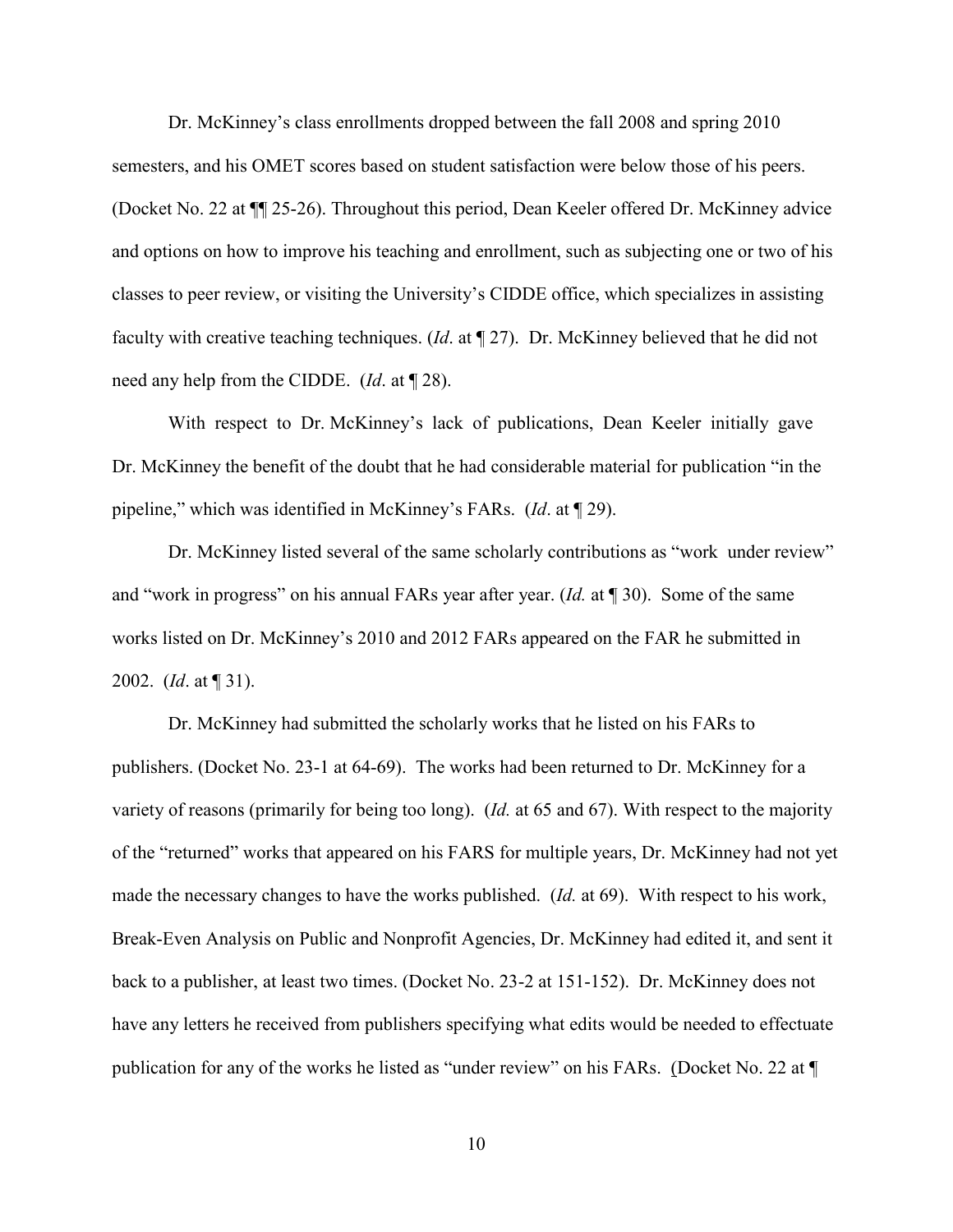33). When Dr. McKinney was ready to start editing a work, he would call or email the publisher and ask them what they wanted him to do at that point. (Docket No. 23-2 at 153).

On August 23, 2010, Dr. McKinney received notice from Dean Keeler that his salary for Fiscal Year 2011 would be increased by 2.0%; this was the amount specified for faculty who had performed at a "satisfactory" level. (Docket No. 26 at ¶ 45). On August 23, 2011, Dr. McKinney received notice from Dean Keeler that his salary for Fiscal Year 2012 would be increased by 1.5%; this was the amount specified for faculty who had performed at a "satisfactory" level (*Id*. at ¶ 46).

None of the scholarly works listed on Dr. McKinney's 2008-2012 FARs were published before Dean Keeler's August 2012 annual review. (Docket No. 22 at ¶ 34). On August 30, 2012, Dr. McKinney received a letter from Dean Keeler that his salary for the academic year 2012-2013 would be increased by 0.5%. (Docket No. 26 at ¶ 47). In the letter, Dean Keeler informed Dr. McKinney that his performance was "less than satisfactory," explained with particularity how Dr. McKinney's performance was lacking, and concluded: "[p]lease note that if your performance does not improve next year (performance includes not just your record of teaching, research and service but also making sure course evaluations are completed, demonstrating an effort to improve your teaching through obtaining peer reviews, reporting your publications on your CV in a clear and complete fashion, and turning in copies of materials listed as in the pipeline) I will have no recourse but to give you a 0.0% raise or even consider a salary reduction." (Docket No. 27-12 at 1-3). With respect to Dr. McKinney's lack of publication, Dean Keeler noted in the letter, and Dr. McKinney admitted, as of August 2012, Dr. McKinney's last chapter in an edited book had been published in 2003, and his last refereed journal article had been published in 1987, twenty-five (25) years previously. (Docket No. 22 at ¶ 36, Docket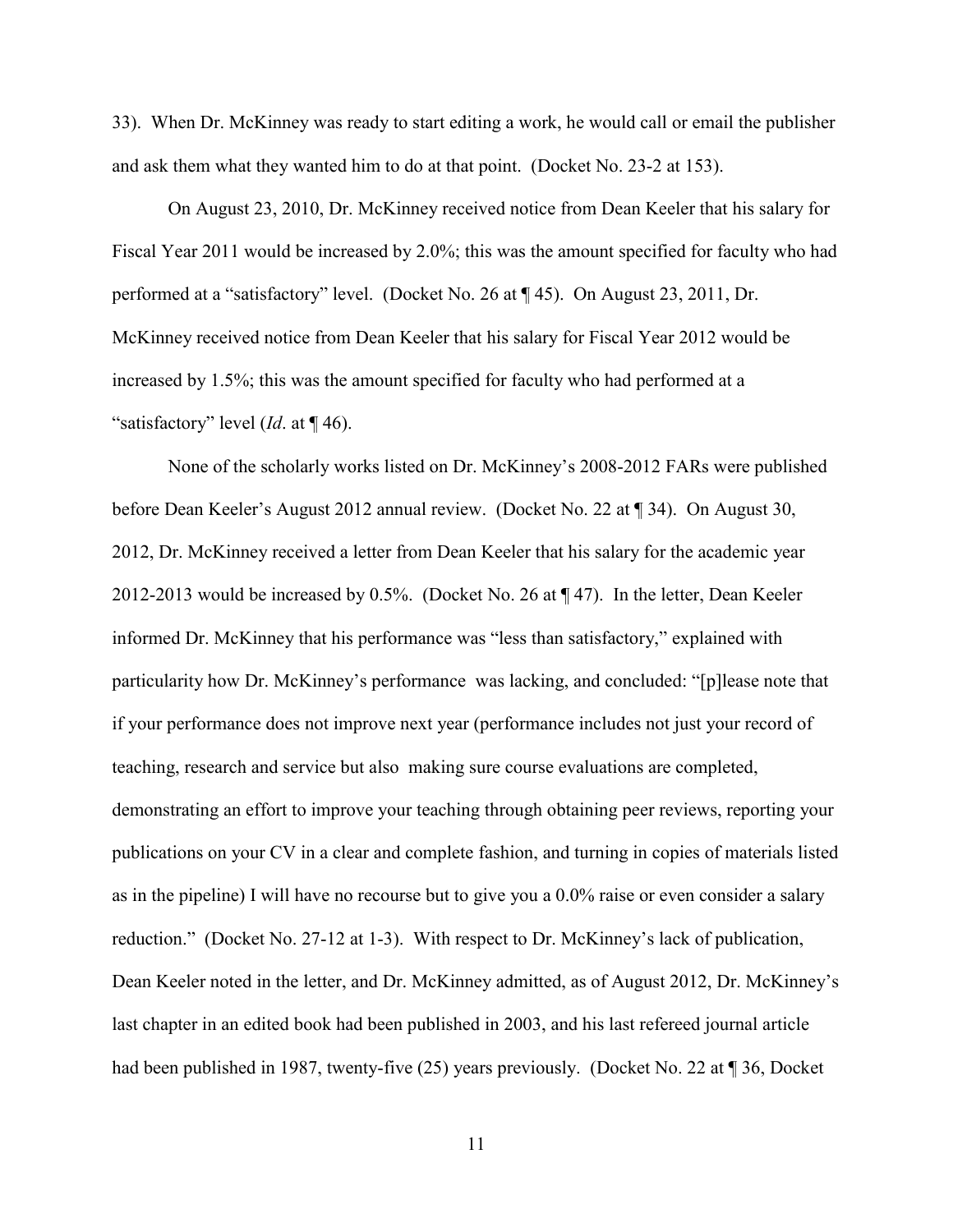No. 27-12 at 2). The significance of publishing a "refereed journal article" is that an author's scholarly work, research, or ideas are subjected to the scrutiny of others who are experts in the same field, before a paper describing this work is published in a journal. (Docket No. 22 at ¶ 37). Dean Keeler also explained that the MRC had ranked Dr. McKinney 26 out of 26 core faculty members. (*Id.* at ¶ 39).

With respect to the 2012-2013 academic year, Dr. McKinney was once again ranked last by the MRC. (*Id.* at ¶ 48). Dr. McKinney only taught three courses that year, and all of his 17 students were solicited to provide OMET evaluations of McKinney's teaching performance; Dr. McKinney received a mean student rating of 3.3, the lowest rating among all core GSPIA faculty. (*Id.* at ¶¶ 49-50). In one of his three courses, 75% of McKinney's students responded that they would "definitely not" recommend him as an instructor to other students. (*Id.* at ¶ 51). Additionally, one of McKinney's four courses had to be canceled after only one student appeared at the first meeting, enrollments in his other courses remained significantly lower than those taught by his peers, and several students dropped out of his courses after the first week. (*Id.* at  $\P$  52).

Dr. McKinney had only one of his courses peer reviewed by a fellow full professor during the 2012-2013 school year, Dr. Louise Comfort, even though Dean Keeler had expressly instructed Dr. McKinney in the prior year's evaluation letter that he was to arrange for a peer review of one course each semester, including an undergraduate course, to demonstrate that he was using the feedback provided to him to improve his teaching record. (*Id.* at ¶¶ 53-54). Dr. McKinney also did not provide Dean Keeler with a manuscript for any of the eight publications he listed on his 2013 FAR as "in progress" as Dean Keeler had requested. (*Id.* at ¶¶ 56 and 71). Dr. McKinney did provide Dean Keeler with a manuscript concerning military purchasing.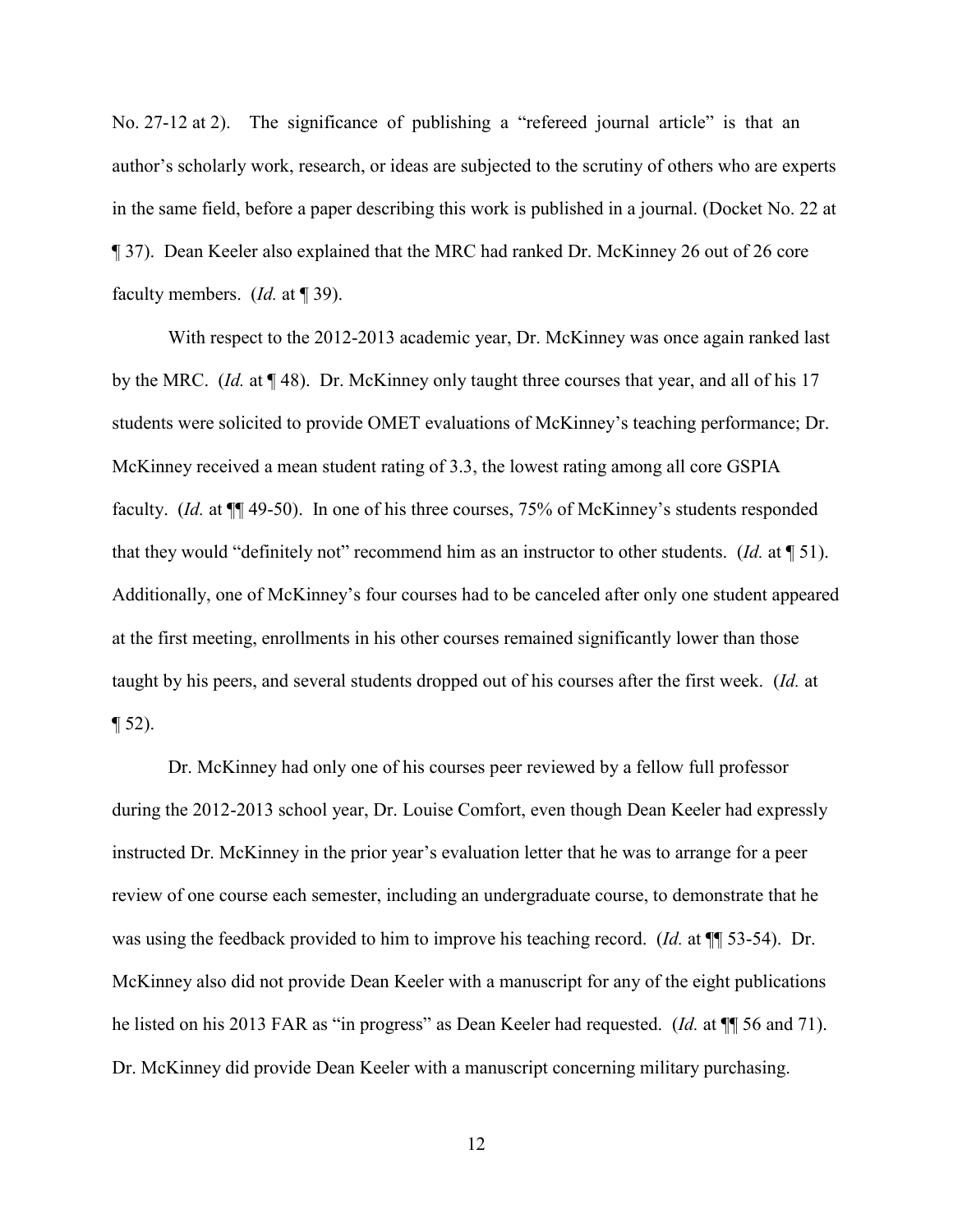(Docket No. 23-3 at 171-172). Dr. McKinney also reported that his updated edition to a 2004 textbook was in the publication process, but when Dean Keeler asked to see a copy of the manuscript, he was informed by Dr. McKinney that he had only completed one chapter and was unwilling to share even that with Dean Keeler. (Docket No. 22 at ¶ 57). Dr. McKinney also failed to make the requested revisions to his CV in 2013 to accurately reflect his research and publication record as expressly requested by Dean Keeler. (*Id.* at ¶ 58).

By letter dated August 3, 2013, Dean Keeler informed Dr. McKinney that effective September 1, 2013, he would be receiving a salary reduction of 20% for the academic year 2013- 2014, explaining "[i]n light of the rating of your performance by the Faculty Merit Review Committee and my own assessment, you will not receive a raise this year. In fact, since you failed to improve on the record that was deemed unsatisfactory last year, and since new information now makes it apparent that you have been inaccurately reporting progress on research for some years, I regret to say that you are to receive a salary reduction of 20%." (Docket No. 27-13 at 1). The letter further provided:

You will recall that in my merit assessment letter last year I stated that "if your performance does not improve next year (performance includes not just your record of teaching, research and service but also making sure course evaluations are completed, demonstrating an effort to improve your teaching through obtaining peer reviews, reporting your publications on your CVin a clear and complete fashion, and turning in copies of materials listed as in the pipeline) I will have no recourse but to give you a 0.0% raise or even consider a salary reduction." It is very clear that your performance did not improve this year; indeed, it is more unsatisfactory than last year by many measures. Moreover, in light of additional information that you were required to provide this year, it is impossible not to conclude that you have been overstating your record in one important area-research-for at least the past several years. What that means is that both the Merit Review Committee and I have been giving you too much credit in the research category for the past several years, and that we would have judged your performance more negatively if we had been provided with accurate information. Given these facts, you have left me with no choice but to impose a substantial salary reduction.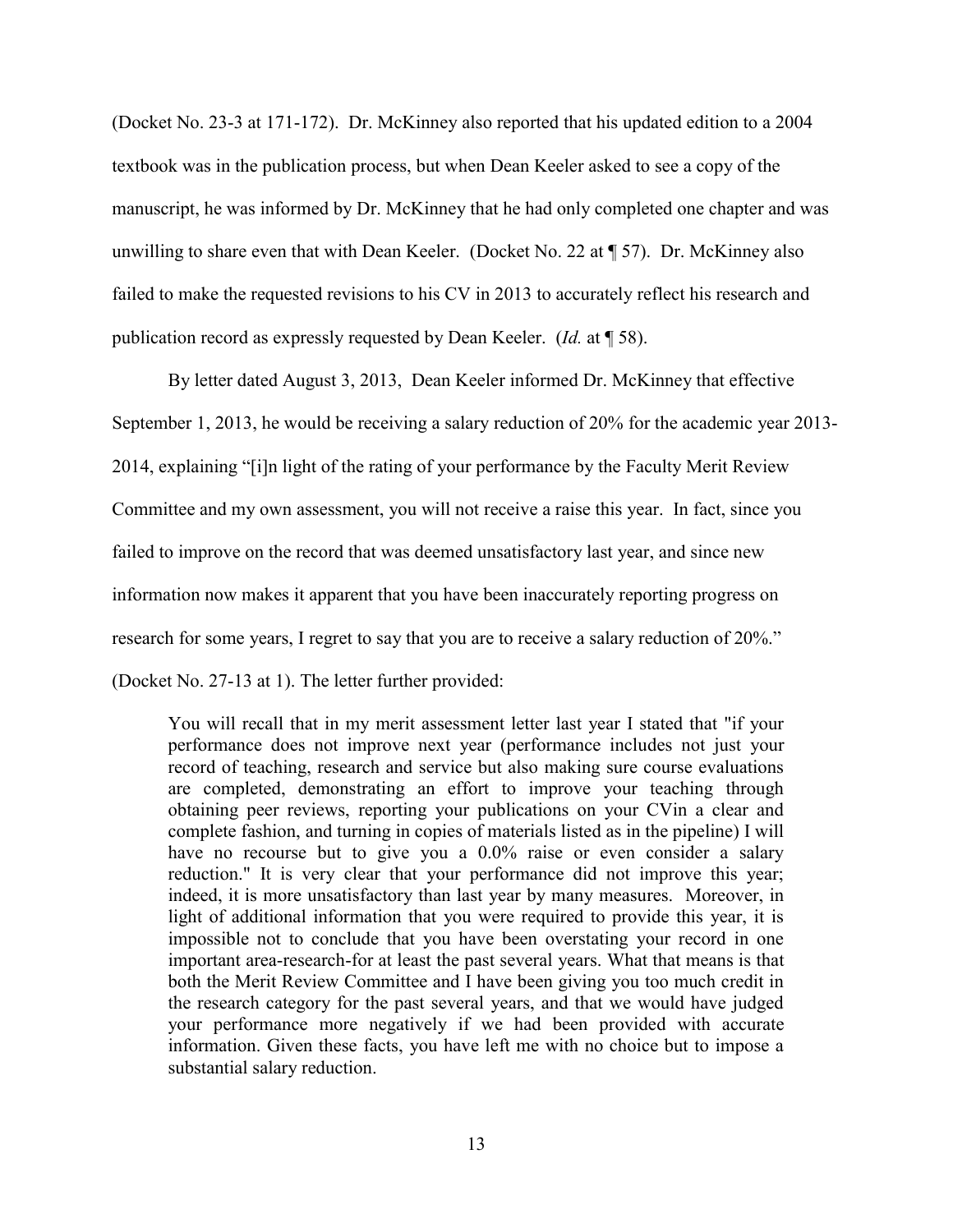(*Id.* at 1-2). The letter then continued on to detail the bases for Dean Keeler's decision and concluded:

In conclusion, your performance for this past year in both the teaching and research categories was highly unsatisfactory, as the salary reduction indicates. In both categories, your performance was far below the norm for a full professor at GSPIA and, more broadly, at the University of Pittsburgh. In 2013-14 you must thus do the following things to indicate that you are working in a professional manner to improve your performance: 1) arrange for peer reviews of at least one course each semester, including one undergraduate course; 2) contact CIDDE and arrange to work with a consultant on ways to improve your teaching; 3) do everything possible to increase enrollments in your courses-including producing more professional syllabi in line with the suggestions of Prof. Comfort (you must provide me with a copy of all of your syllabi at the beginning of each term) and arriving ahead of time for your classes so as to avoid losing enrolled students; 4) write and submit to a refereed journal at least one article manuscript; 5) carefully follow the instructions for each section of the FAR and list items under section II accurately and fully; 6) turn in manuscripts, with your 2014 FAR, of any items listed under section IIB-C.

# **If you fail to do the things listed in the paragraph above and show no improvement in your record next year, I will be compelled to reduce your salary again or even consider more serious action.**

(*Id.* at 2-5) (emphasis in original). Dr. McKinney believed Dean Keeler's recommendations

were degrading, and he told Dean Keeler that his representations about works in progress should

be accepted on faith. (Docket No. 22 at  $\P$  62).

Dean Keeler and Dr. McKinney met on September 6, 2013; it was at this meeting that Dr.

McKinney was given the August 3, 2013 letter and told about the 20% reduction in salary. (*Id.*

at ¶ 64; Docket No. 27-3 at 188). After the meeting, on September 6, 2013, Dean Keeler advised

Dr. McKinney via e-mail of the process within the GSPIA for appealing a salary decision.

(Docket No. 22 at ¶ 64). GSPIA's "Salary Increase Appeals Procedure for Faculty and Staff"

states in relevant part:

Salary increases for faculty and staff will be based on individual performance (meritorious, satisfactory, or unsatisfactory) and other factors relating to the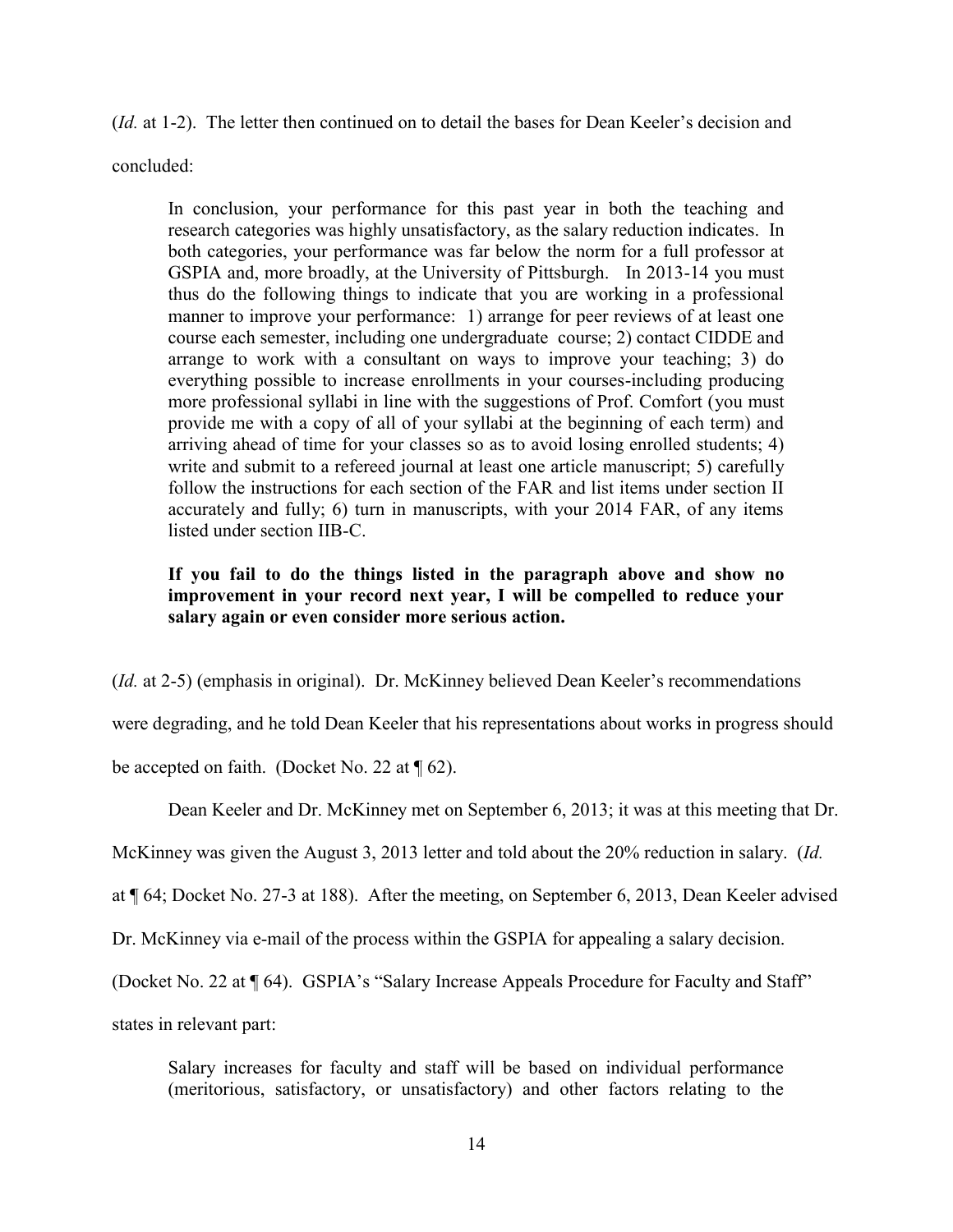market, equity, and compression. Appeals or requests for reconsideration of salary increases must be in writing and have at least one of the above factors as the basis for requesting reconsideration.

## **FACULTY**

Faculty can appeal salary determinations by submitting a formal written appeal. Faculty appeals of salary will be heard by the elected Merit Review Committee, meeting in committee. The committee will make a formal recommendation, in writing, to the Dean.

. . .

**FINAL REVIEW**

For both faculty and staff appeals, the final appeal within the school rests with the dean. Appeals to the Provost's office are limited to cases where the individual is alleging discrimination or retaliation.

(Docket No. 27-9) (emphasis in original). Dr. McKinney did not appeal Dean Keeler's salary

decision within the GSPIA. (*Id.* at ¶ 65). Instead, in a letter addressed to Provost Beeson, dated

September 11, 2013, Dr. McKinney informed the provost that Dean Keeler had reduced his

salary by 20% and that his understanding of Dean Keeler's stated rationale for the reduction was

that Dr. McKinney "did not provide him with copies of publications I am currently pursuing and

my classes have been too small and my student ratings have been lower than he would like."

(Docket No. 27-14 at 1). Dr. McKinney further stated in the letter:

This is particularly intimidating because he knows I have a contract with Praeger Publishers and I am writing the 4th edition of my Public Sector Financial Text which is one of the most widely used in the field (to be delivered in January), writing two book publications on sustainability, rewriting two articles previously submitted to publishers with a colleague from Mexico, refining an article on accountability in government contracting with a colleague from a U.S. university and recently completed proposals to establish a new university in Saudi Arabia which has been accepted by the Saudi Arabian King whose council is considering when to initiate its development. This university will contain several schools patterned on Pitt's model including: Engineering, Nursing, Health and Rehabilitation and Business. Also, recently the Dean sat in on a luncheon presentation on the methodology for my sustainability book.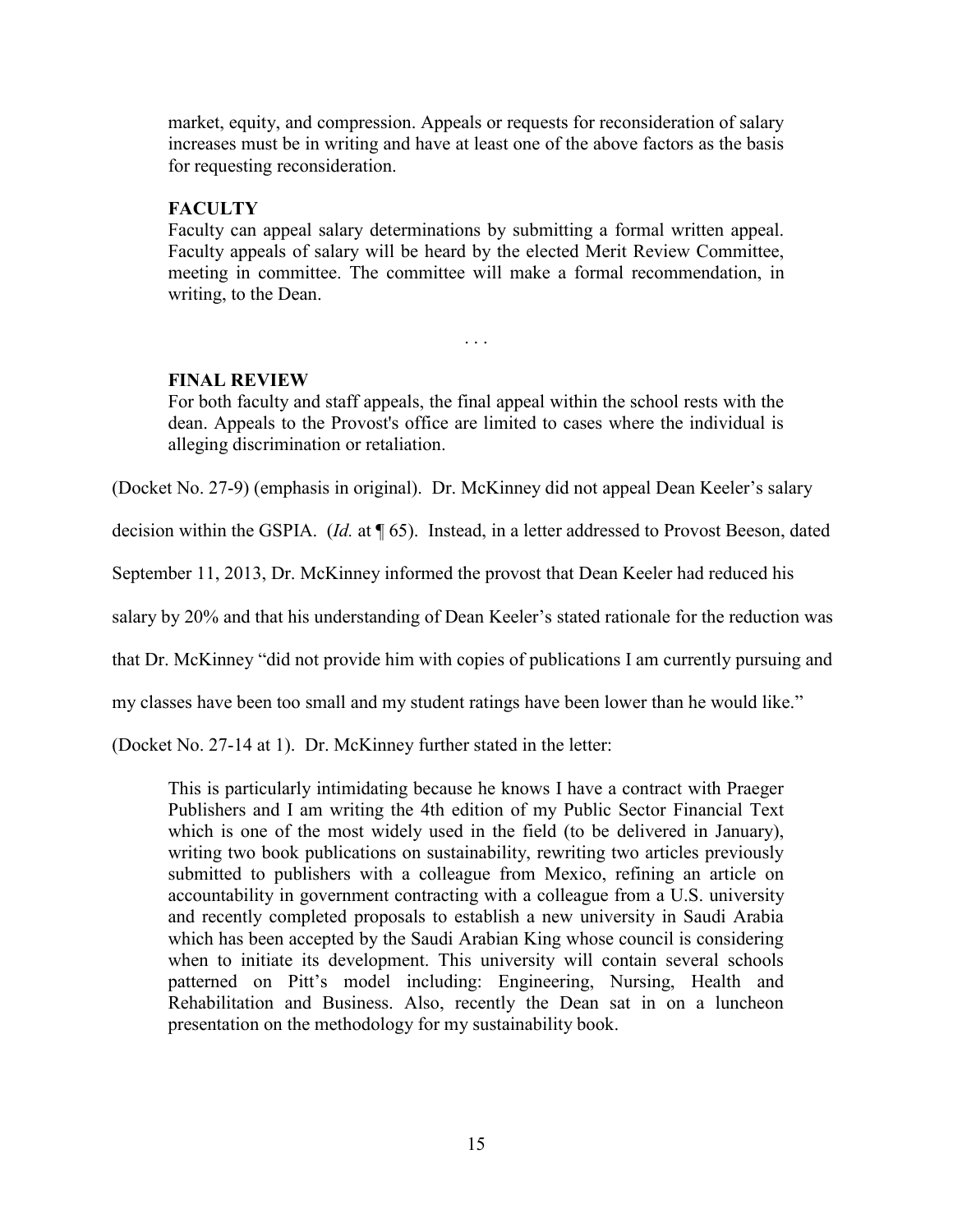(*Id*.) Dr. McKinney further concluded in his letter to Provost Beeson that "[b]ased on everything I have been experiencing, I am convinced that Dean Keeler has been mobilizing great efforts to separate me from the school. Possible motives I see are race/and or age." (*Id.* at 3).

Dr. McKinney's letter was forwarded to Carol Mohamed of the University's Office of

Affirmative Action, Diversity and Inclusion. (Docket No. 26 at ¶ 54). On or about November 7,

2013, Dr. McKinney and Ms. Mohamed met to discuss the allegations contained in his letter to

Provost Beeson and Ms. Mohamed then investigated Dr. McKinney's assertions of racial

discrimination. (*Id.* at ¶ 55).

By letter to Dr. McKinney dated February 27, 2014, Ms. Mohamed reported her findings

that none of the complaints lodged by Dr. McKinney were the result of his race. (Docket No. 27-

15 at 1-2). With respect to the 20% salary reduction, Ms. Mohamed explained:

My investigation uncovered that salary reductions have been proposed and, in some cases imposed on other faculty at the University of Pittsburgh. In at least one case I found that the faculty member made a decision to resign or retire prior to such salary reduction being imposed. I found at least one other situation where the reduction was enacted. In both of these cases the faculty member in question was a non-minority. On the issue of being warned in advance, I found evidence of a warning in your performance assessment letter of August 30, 2012. It states on the last page that should you not make specifically detailed improvements in your performance, such as better overall student evaluations and the demonstration of research results in accredited publications, etc., you would be subjected to a, "0.0 % raise or even...a salary reduction." And while I did not find a detailed GSPIA policy on salary reductions, I did find that where written policies and procedures exist within other academic units under the jurisdiction of the University's Office of the Provost those standards may be used as guidance in other schools/ departments. The Office of the Provost confirmed for me that when asked about faculty salary reductions, the advice they provide is, "up to 20%," in a given academic year.

(*Id*. at 2-3). Dr. McKinney and Ms. Mohamed met on February 27, 2014 to discuss her findings

and Dr. McKinney raised some additional concerns. (Docket No. 27-16 at 1). By letter dated

May 5, 2014, Ms. Mohamed addressed those concerns and stated: "[a]s stated in the February 27,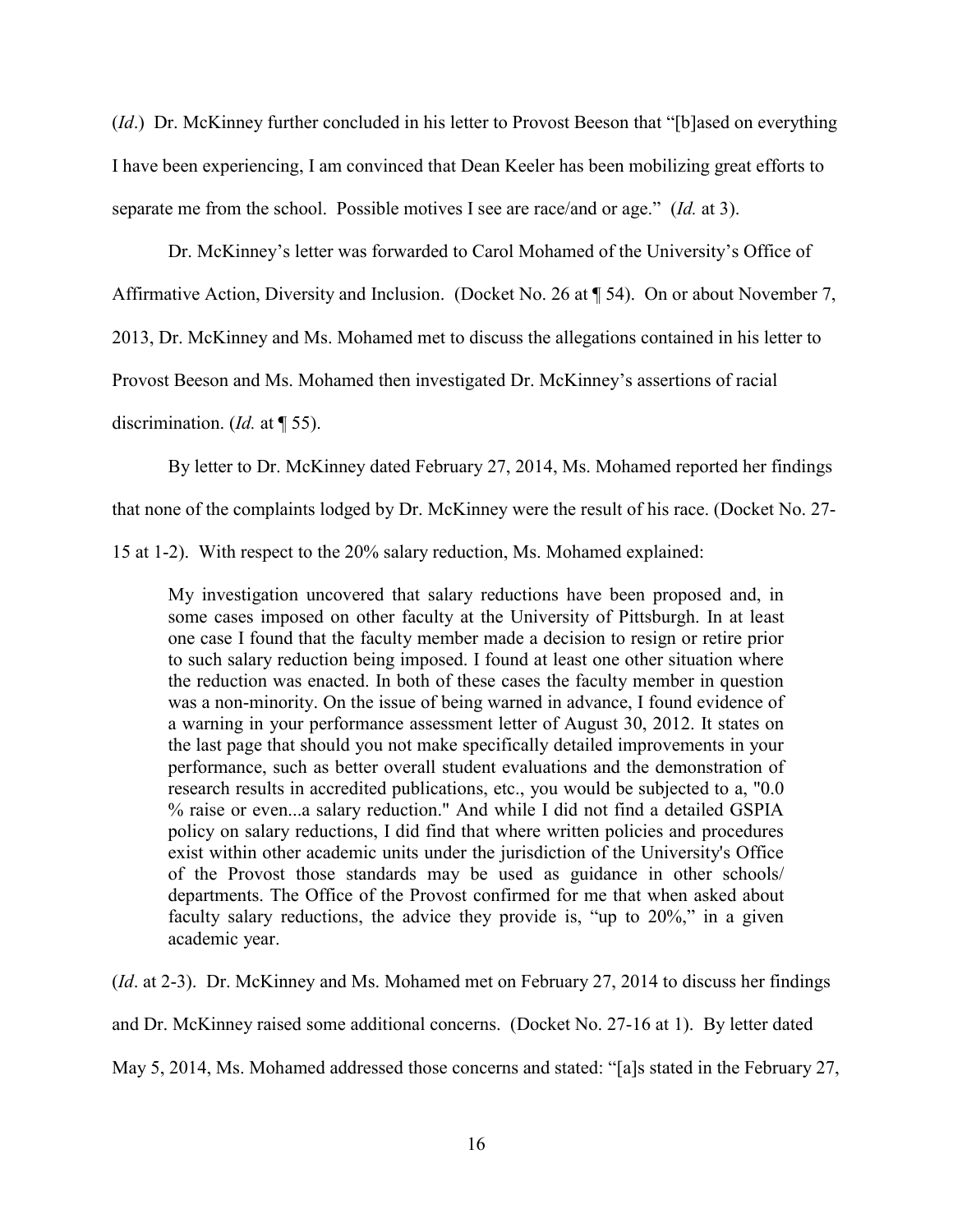2014 response, I was not able to conclude that any University of Pittsburgh policies, procedures or operating guidelines have been violated in the matters resulting in your Fall 2013 performance assessment and salary reduction." (*Id.* at 1-2).

#### **III. Legal Analysis of Defendant's Motion for Summary Judgment.**

#### **A. Count I- Dr. McKinney's race discrimination claim**.

In support of its motion as to Count I of Plaintiff's Complaint, Dr. McKinney's race discrimination claim, the University argues that it is entitled to summary judgment on the claim because Dr. McKinney "cannot show the University's actions in addressing his poor performance were a pretext for unlawful race discrimination." (Docket No. 21 at 2).

In response, Dr. McKinney concedes "that his Title VII claim cannot survive summary judgment." (Docket No. 29 at 2).

In light of Plaintiff's concession that his Title VII claim cannot survive summary judgment, Defendant's motion for summary judgment on Count I of Plaintiff's Complaint shall be granted.

#### **B. Count II- Dr. McKinney's procedural due process claim.**

Count II of Plaintiff's Complaint contains a claim that the University violated Plaintiff's procedural due process rights under the Fifth and Fourteenth Amendments to the United States Constitution. "As the Third Circuit has explained, [t]o prevail on a procedural due process claim, a litigant must show (1) that the state deprived him of a protected interest in life, liberty, or property and (2) that the deprivation occurred without due process of law." *Corr v. Springdale Borough*, --- F. Supp. 3d --, 2016 WL 6901327, at \*2 (W.D. Pa. Nov. 22, 2016) (internal quotations and citations omitted). "The essential requirements of due process . . . are notice and an opportunity to respond." *Cleveland Bd. of Educ. v. Loudermill*, 470 U.S. 532, 546 (1985).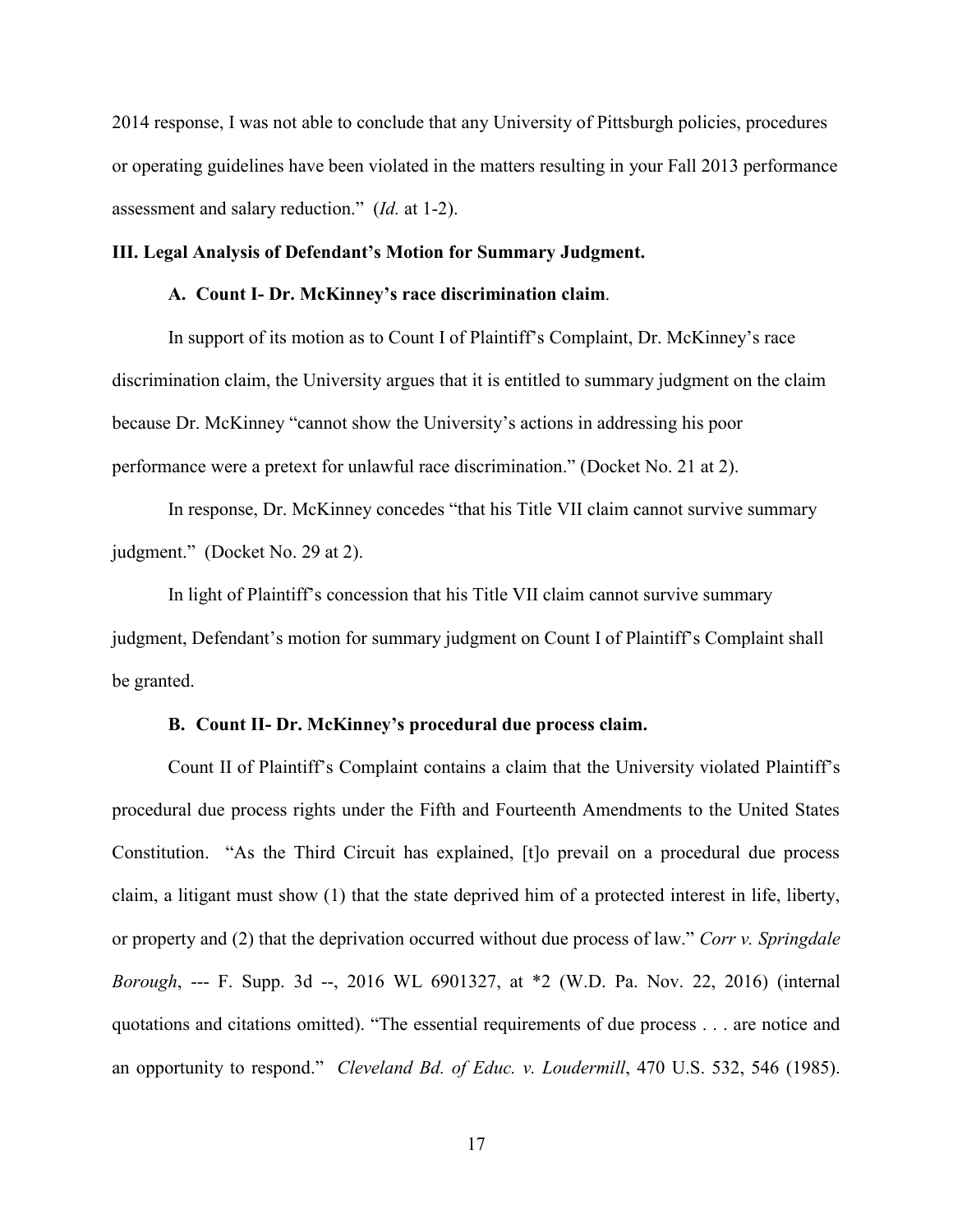"Property interests, of course, are not created by the Constitution. Rather they are created and their dimensions are defined by existing rules or understandings that stem from an independent source, such as state law . . . . " *Bd. Of Regents of State College v. Roth*, 408 U.S. 564, 576 (1972). Importantly, due process "is not a technical conception with a fixed content unrelated to time, place and circumstances." *Mathews v. Eldridge*, 424 U.S. 319, 334, 96 S.Ct. 893 (1976) (internal quotation marks and citation omitted). Instead, "due process is flexible and calls for such procedural protections as the particular situation demands." *Morrissey v. Brewer*, 408 U.S. 471, 481, 92 S.Ct. 2593 (1972).

In support of its motion as to Count II of the Complaint, Dr. McKinney's procedural due process claim, the University first contends that summary judgment should be entered in its favor because Dr. McKinney does not have a constitutionally protected interest in any set salary for his tenured faculty appointment. (Docket No. 21 at 16-17) (*citing Vatner v. Bd. of Trustees of the Univ. of Med.*, CIV.A. NO. 12-3339 JLL M, 2015 WL 461901 (D.N.J. Feb. 4, 2105) and *Williams v. Texas Tech. Univ. Health Sciences Ctr.*, 6 F.3d 290, 294 (5<sup>th</sup> Cir. 1993)). Second, the University argues that if Dr. McKinney has a constitutionally protected interest in any set salary, summary judgment still should be entered in its favor because through: (1) Dean Keeler's 2012 letter to Dr. McKinney explaining the deficiencies in Plaintiff's job performance and what Plaintiff needed to do or risk receiving no pay increase or a pay reduction; (2) Dean Keeler's August 3, 2013 letter to Dr. McKinney explaining Plaintiff's continued performance deficiencies and Dean Keeler's resulting decision to reduce Plaintiff's salary by 20%; (3) Dean Keeler's meeting with Dr. McKinney on September 6, 2013 wherein Dean Keeler advised Dr. McKinney of the reduction in his salary; (4) the subsequent email sent from Dean Keeler to Dr. McKinney explaining the process with the GSPIA for appealing a salary decision; and (5) the University's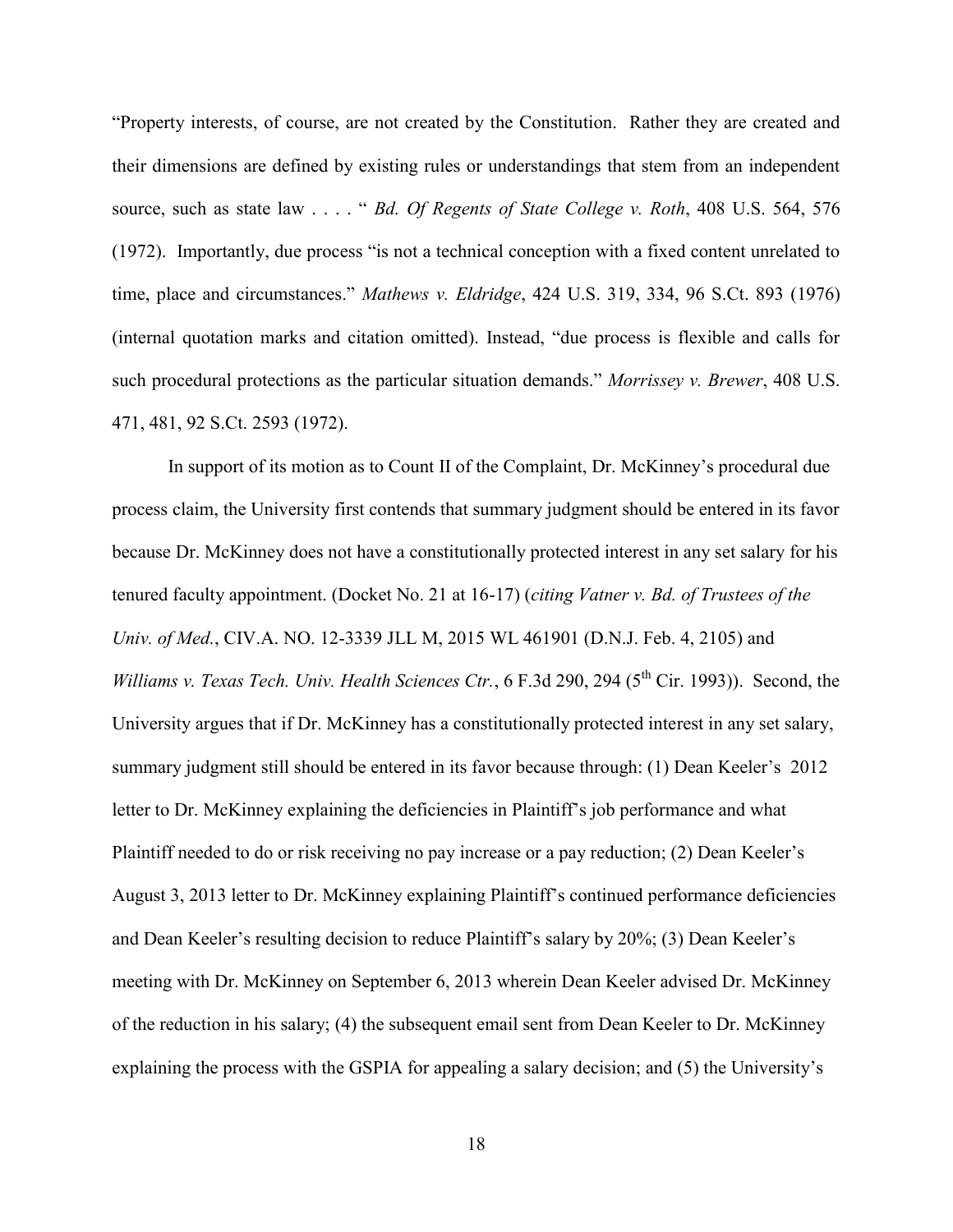Office of Affirmative Action, Diversity and Inclusion's investigation once Dr. McKinney complained to the Provost that Dean Keeler's decision to reduce Plaintiff's salary was based on Plaintiff's race, Dr. McKinney was provided with sufficient notice and opportunity to be heard so that his right to procedural due process was not violated. (*Id.* at 18-19).

To the contrary, Plaintiff argues in support of his motion for summary judgment on his procedural due process claim that "[a]s a public employee, Plaintiff's property rights to his employment are created by Defendant's tenure system, policies, and bylaws" and "Plaintiff in the instant case must have a property right to his salary, as Defendant's policies and bylaws related to tenured professors require a showing of 'unsatisfactory' performance in order to reduce a salary." (Docket No. 25 at 5-6) (citing University's Policies 07-09-01 and 02-02-07), Plaintiff further argues that he was deprived of adequate due process when his salary was reduced in that (1) he was not provided a hearing with an impartial decision maker; (2) "Defendant had neither a pre-deprivation nor post-deprivation hearing process to address salary reductions against tenured professors, such as Plaintiff;" and (3) "Plaintiff has rightfully exhausted all possible avenues of redress internal to Defendant." (*Id.* at 10-12). With respect to his exhaustion of all possible avenues of internal redress, Dr. McKinney further contends that Defendant's employee handbook specifically states how to file a "grievance" in that "[t]he first step is to request an informal mediation through the Senate Tenure and Academic Freedom Committee" and "[t]he second step is to file a formal written complaint with the Provost," but that "[t]his process is both unavailable and inadequate, as the policy states that the definition of a 'grievance' does not include 1) negative evaluations of an individual faculty member's professional work; and 2) dissatisfaction with salary decisions, except where a salary decision, or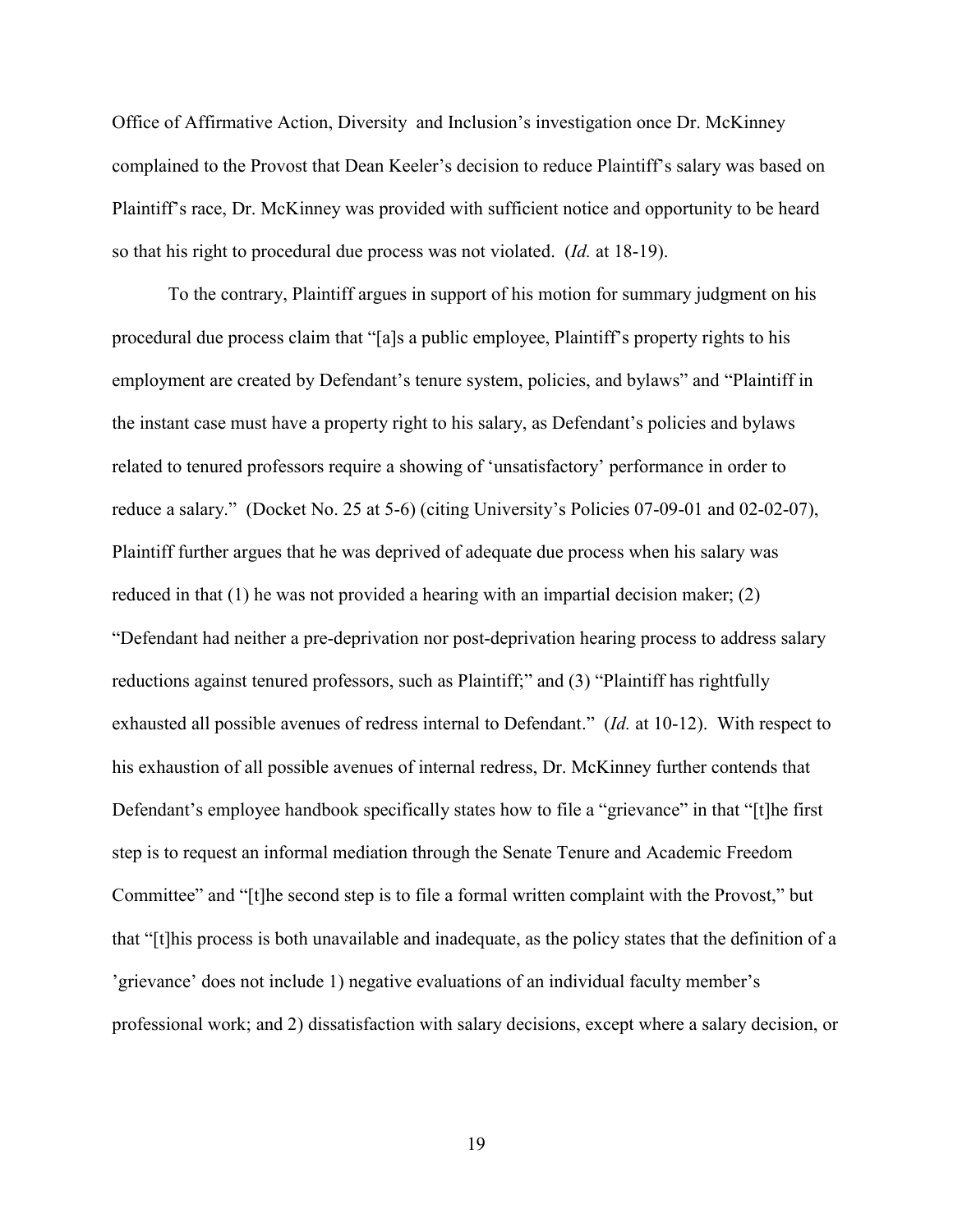set of salary decisions, is part of a pattern of conduct that as a whole rises to the level of grievance." (*Id*. at 12) (citing Docket No. 27-4 at 39). Plaintiff further explains:

[w]hile it is inarguable that Plaintiff believes that the decision to cut his salary does rise to the level of "grievance," it must be also be noted that the Ad Hoc Committee [of the University of Pittsburgh Faculty Senate Regarding "Current Guidelines for Evaluating Tenured Faculty and Associated Salary Decisions"] reported that "faculty are discouraged from filing a grievance with TAFC or any other Standing Committee of the Faculty Assembly because salary dispute has been specified by administration as outside the purview of such committees."

(*Id.* at 13) (quoting Docket No. 27-8 at 4). Finally, Plaintiff indicates that he did file a formal complaint with the Office of the Provost, which was transmitted to the Provost, and that in the complaint, he disputed Dean Keeler's assessment of his performance and raised concerns about racial diversity and the treatment of minorities at GSPIA, but that "no investigation or hearing was ever held on his complaints regarding the accuracy of his performance assessment, or the appropriateness of his salary reduction." (*Id.*).

#### **1. Whether Dr. McKinney has a protected property interest in his salary.**

Turning first to whether Dr. McKinney has a protected property interest in his salary such that it could not be reduced by the University without due process being provided to him consistent with the Fifth and Fourteenth Amendment to the Constitution, it is well established that property interests are not created by the Constitution, but rather "by existing rules or understandings that stem from an independent source such as state law-rules or understandings that secure certain benefits and that support claims of entitlement to those benefits." *Bd. of Regents v. Roth*, 408 U.S. 564, 577 (1972). "To have a property interest in a benefit, a person clearly must have more than an abstract need or desire for it. He must have more than a unilateral expectation of it. He must, instead, have a legitimate claim of entitlement to it." *Id.* Consistent with these general propositions, as explained in *Williams v. Texas Tech. Univ. Health Sciences*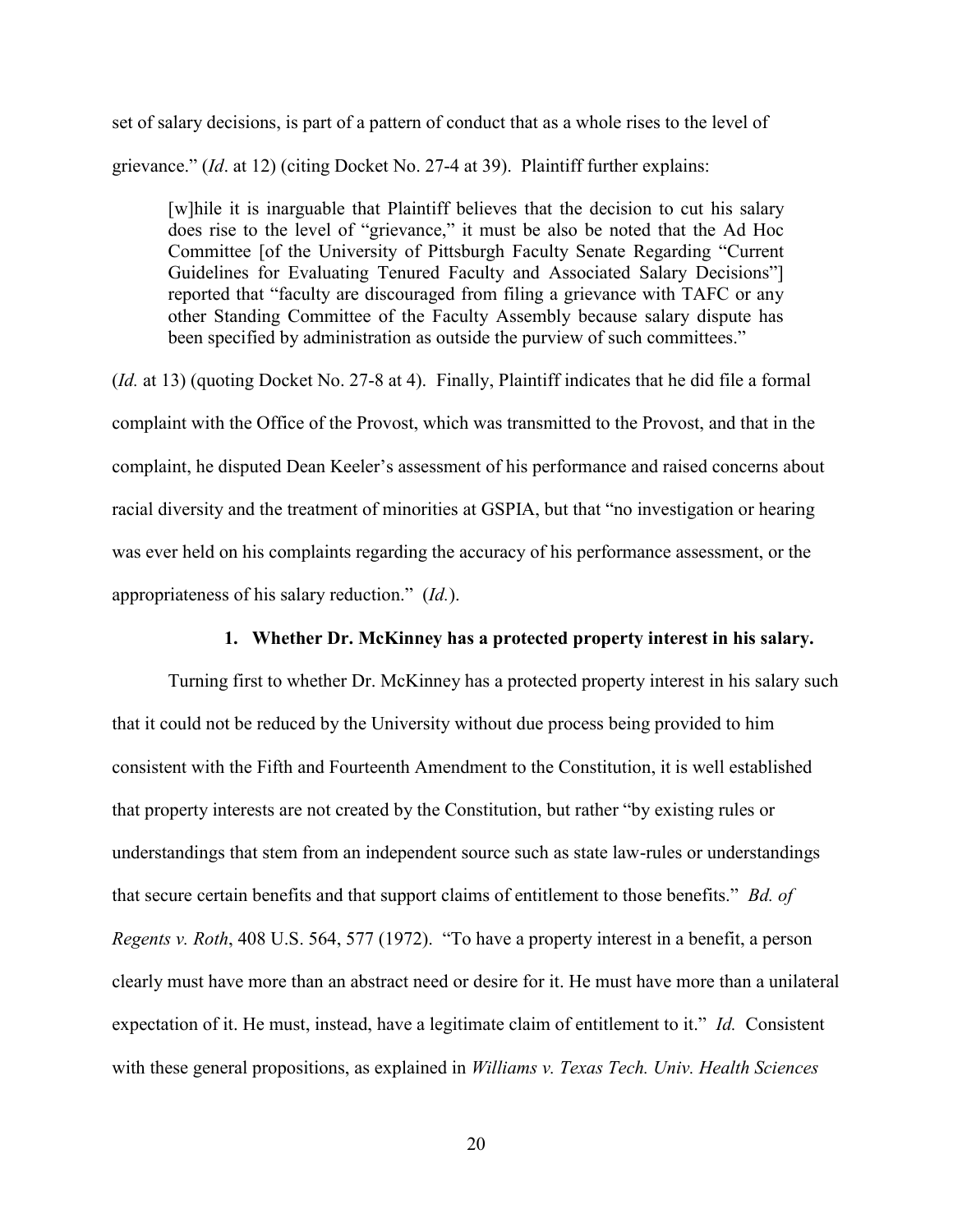*Ctr.*, 6 F.3d 290 ( $5^{\text{th}}$  Cir. 1993): "[a]n expectation of employment carries with it some protected expectations as to a salary. In some situations that expectation can encompass an employee's entire salary. But the more detailed and conditional the understanding becomes between employer and employee, the weaker the linkage becomes between those understandings and the Due Process Clause." *Id.* at 293 (citing *Eguia v. Tompkins*, 756 F.2d 1130, 1138 (5th Cir.1985); *Orloff v. Cleland*, 708 F.2d 372, 378 (9th Cir.1983); *Mangaroo v. Nelson*, 864 F.2d 1202, 1206– 08 (5th Cir. 1989)).

While the Court could not find any cases directly on point, either in this circuit or any other federal circuit, several Third Circuit court cases, where the appellate court opined why a plaintiff had not stated a procedural due process claim, provide the Court with guidance in its query. In *Kelly v. Borough of Sayreville, N.J.*, 107 F.3d 1073 (3d Cir. 1997), the appellate court determined that a police officer who claimed that he had been subjected to reprimands, disciplinary actions, reprisals and job-related actions by his employer in violation of the Fourteenth Amendment, but did not claim that he had lost compensation or other employment benefits by reason of his employers' actions, had failed to state a claim for deprivation of a property interest in violation of the Fourteenth Amendment. *Kelly*, 107 F.3d at 1077. In so determining, the appellate court distinguished two cases where due process violations had been found "as they involved interference with employment rights" and further explained "[w]e reiterate that in contrast the appellees never discharged or demoted [plaintiff,] and he lost no compensation of other employment benefits by reason of their actions. Accordingly, the appellees never deprived [plaintiff] of a property interest in his employment." *Id*. In *Ferraro v. City of Long Branch*¸ 23 F.3d 803 (3d Cir. 1994), the appellate court determined that the plaintiff, a career civil service employee, who alleged that his employer had changed his work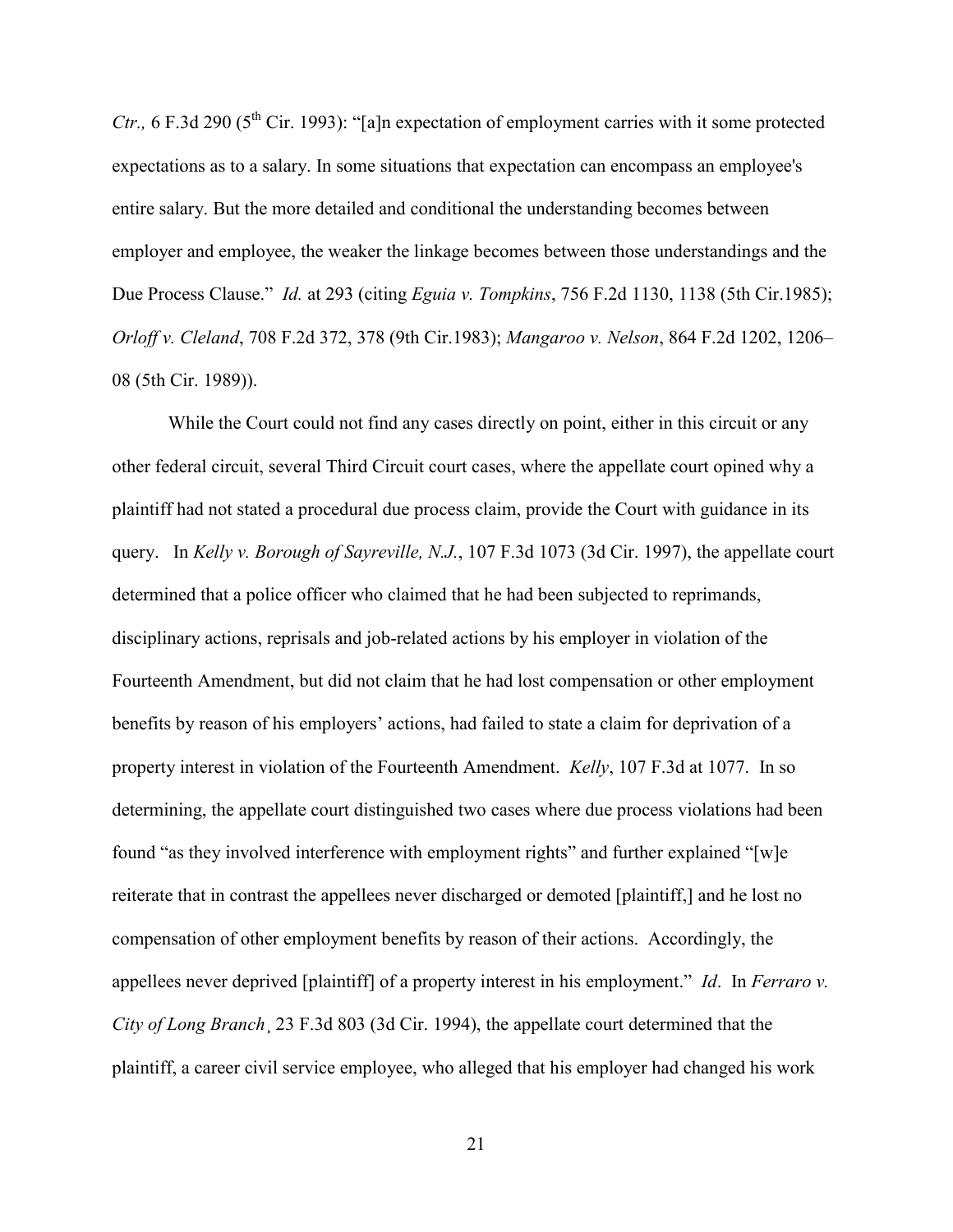assignment but had not changed his job title or modified his salary and benefits, and whose new duties clearly related to the functioning of the department of the entity in which he was employed, had failed to state a 42 U.S.C. § 1983 claim based on his employer's deprivation of his property interest in his employment in violation of the Fourteenth Amendment. *Ferraro*, 23 F.3d at 806. Significantly, in so holding, the court explained:

[W]e do not determine whether an adverse employment action not alleged to have constituted a constructive discharge of an employee can ever give rise to a section 1983 action. Rather, we hold only that [plaintiff] does not state a claim upon which relief may be granted, as he concedes that he was not discharged actually or constructively, his salary and benefits were not affected adversely by the appellees' actions, the appellee did not strip him of his job title, and he was not transferred to a different agency of the municipal government.

*Id*. at 807*. See also Bridges v. Commsr. Soc. Sec.*, -- Fed. Appx. --, 2016 WL 7010883 at \*5 (3d Cir. Dec. 1, 2016) (affirming dismissal of procedural due process claim in part on the basis that "[t]hough it is clear that a public employee can have a property interest in his employment, [plaintiff] did not have a property interest in his designation as a [Hearing Office Chief Administrative Law Judge]. After all, when he lost that designation he did not lose his position as an ALJ and he did not lose any salary or other benefits."); *id.* ("we recognize that titles can have value and therefore the loss of a title can be a loss of a property interest,").

Also providing guidance is the court's decision in *Strong v. Grambling State Univ.*, 159 F.Supp3d 697 (W.D. La. 2015), where the plaintiff, a tenured professor, had brought a number of claims against his university employer, including a 42 U.S.C. §1983 claim that the university violated his procedural due process rights when it reduced his salary without providing him a hearing. The *Strong* court granted defendant's motion for summary judgment on the §1983 claim, reasoning that adequate process had been provided (and not on the basis that plaintiff did not have a protected property interest in his salary):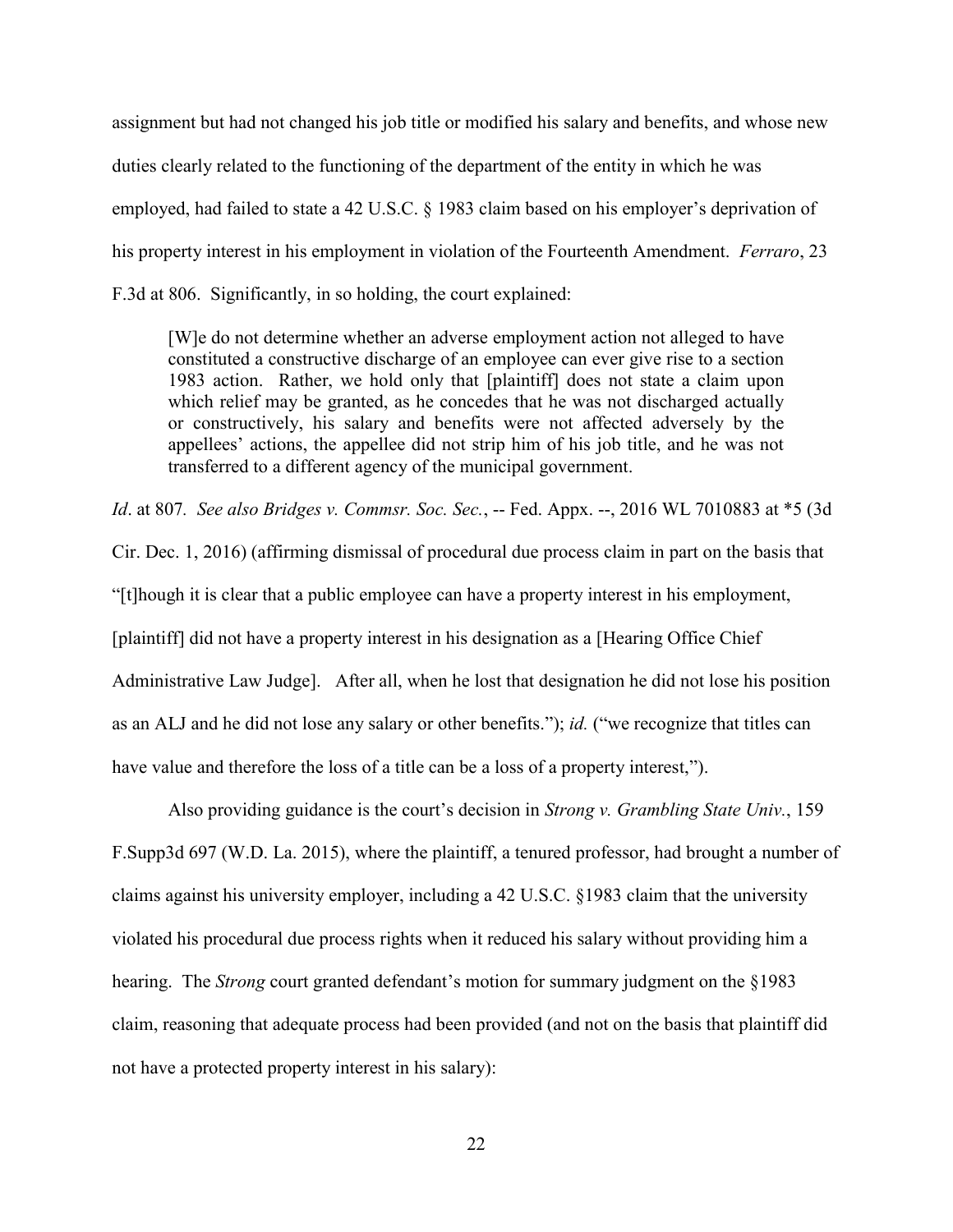Strong's bare suggestion that he was denied procedural due process when his salary was reduced without a hearing is likewise meritless. State universities enjoy a large degree of discretion in setting their employees' salaries, including the salaries of tenured professors. Williams v. Tex. Tech Univ. Health Sci. Ctr., 6 F.3d 290, 292–93 (5th Cir.1993). The Fifth Circuit has made clear that a hearing is not automatically required before any reduction of a tenured professor's salary. *Id*. Rather, the minimum process required is "notice of the reasons for a proposed deprivation and some opportunity to respond to the substance of the allegations before a final deprivation occurs." *Id*. Here, Strong was given notice of the salary reduction and had an opportunity to file an administrative grievance, which he in fact did. [Doc. # 84, p. 1]. No further process was required under these facts.

*Strong*, 159 F. Supp. 3d at 712–13. *See also Lewis v. Washington State Univ.*, No. CV-12-475- RHW, 2013 WL 1858604, at \*6 (E.D. Wash. May 2, 2013) ("Defendants assert that case law limits the scope of a tenured professor's property right to tenure and pay."); *Ashfaq v. Anderson*, 603 F. Supp. 2d 936, 942 (N.D. Tex. 2009) (explaining "[a]s the Fifth Circuit has recognized on more than one occasion, physicians employed by the state hold a property interest in the economic benefits of their employment, but not to non-economic benefits"). *Cf. Vatner v. Bd. of Trustees of the Univ. of Med.*, 2015 WL 461901 at \*9 (D.N.J. Feb. 4, 2015) (holding "[t]o the extent Plaintiff's procedural due process claim is premised on the reduction of his tenured salary, Plaintiff cites to no binding legal authority in support of the theory that his property interest in the entirety of his tenured salary was constitutionally protected. As such, the Court concludes that Plaintiff has failed to meet his burden of establishing that his property interest in the entirety of his tenured salary was constitutionally protected.").

Ultimately, and contrary to Defendant's position, the Court concludes that the expectation of employment to which Dr. McKinney is entitled as a tenured professor includes a property interest in the entirety of the salary that accompanies his tenured position. Accordingly, Defendant's motion for summary judgment cannot be granted based upon its contention that Plaintiff lacks a property interest in any set salary for his tenured faculty appointment. The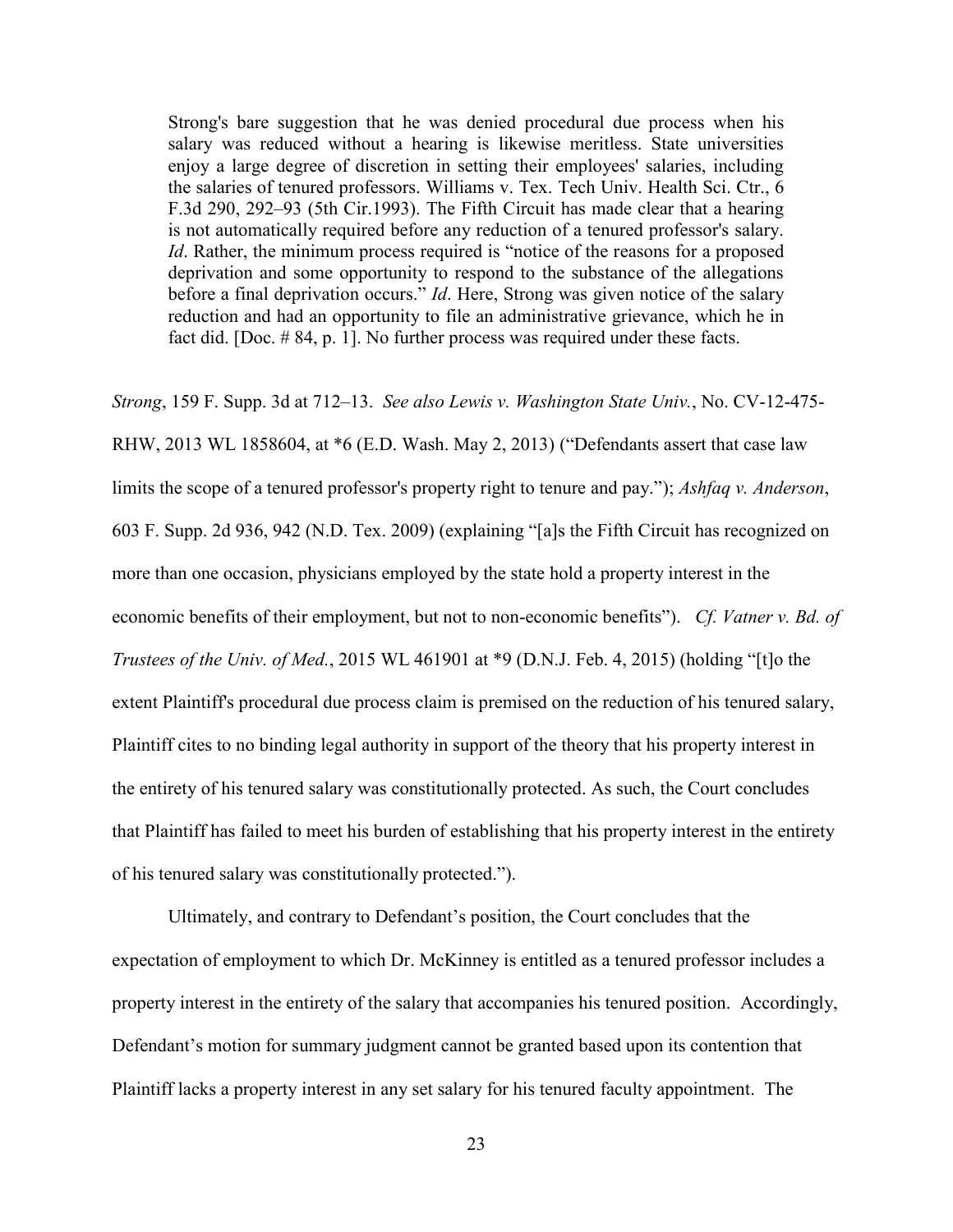Court's next query, thus, is whether Plaintiff was afforded procedural due process by the University with respect to this salary reduction.

# **2. Whether the University provided Dr. McKinney with procedural due process when it reduced his salary.**

In further support of its motion for summary judgment, the University contends that it

"afforded Dr. McKinney notice and an opportunity to be heard via prior warnings, an extensive

explanation of the decision, and a means to appeal and/or grieve the salary reduction." (Docket

No. 21 at 19). To the contrary, in support of his motion for summary judgment, Dr. McKinney

argues that he "was not granted due process, either before or after his salary reduction." (Docket

No. 25 at 13).

This Court explained in *Burns v. Alexander*, 776 F.Supp.2d 57 (W.D. Pa. 2011):

Once it is determined that the Due Process Clause is implicated by a specific deprivation of liberty or property, the relevant question becomes what process is due under the particular circumstances "The Fourteenth Amendment does not protect against all deprivations of liberty [or property]. It protects only against deprivations of liberty [or property] accomplished without due process of law."' "The very nature of due process negates any concept of inflexible procedures universally applicable to every imaginable situation." "The standard for determining what process is due in a given situation is rather flexible, since the due process inquiry eschews reliance on rigid mandates in favor of an approach which accounts for the factual circumstances of the particular situation at issue." The determination as to what the Due Process Clause requires under these circumstances is governed by the general standard set forth in *Mathews v. Eldridge*, 424 U.S. 319, 96 S.Ct. 893, 47 L.Ed.2d 18 (1976). In *Mathews*, the Supreme Court explained:

[O]ur prior decisions indicate that identification of the specific dictates of due process generally requires consideration of three distinct factors: First, the private interest that will be affected by the official action; second, the risk of an erroneous deprivation of such interest through the procedures used, and the probable value, if any, of additional or substitute procedural safeguards; and finally, the Government's interest, including the function involved and the fiscal and administrative burdens that the additional or substitute procedural requirement would entail.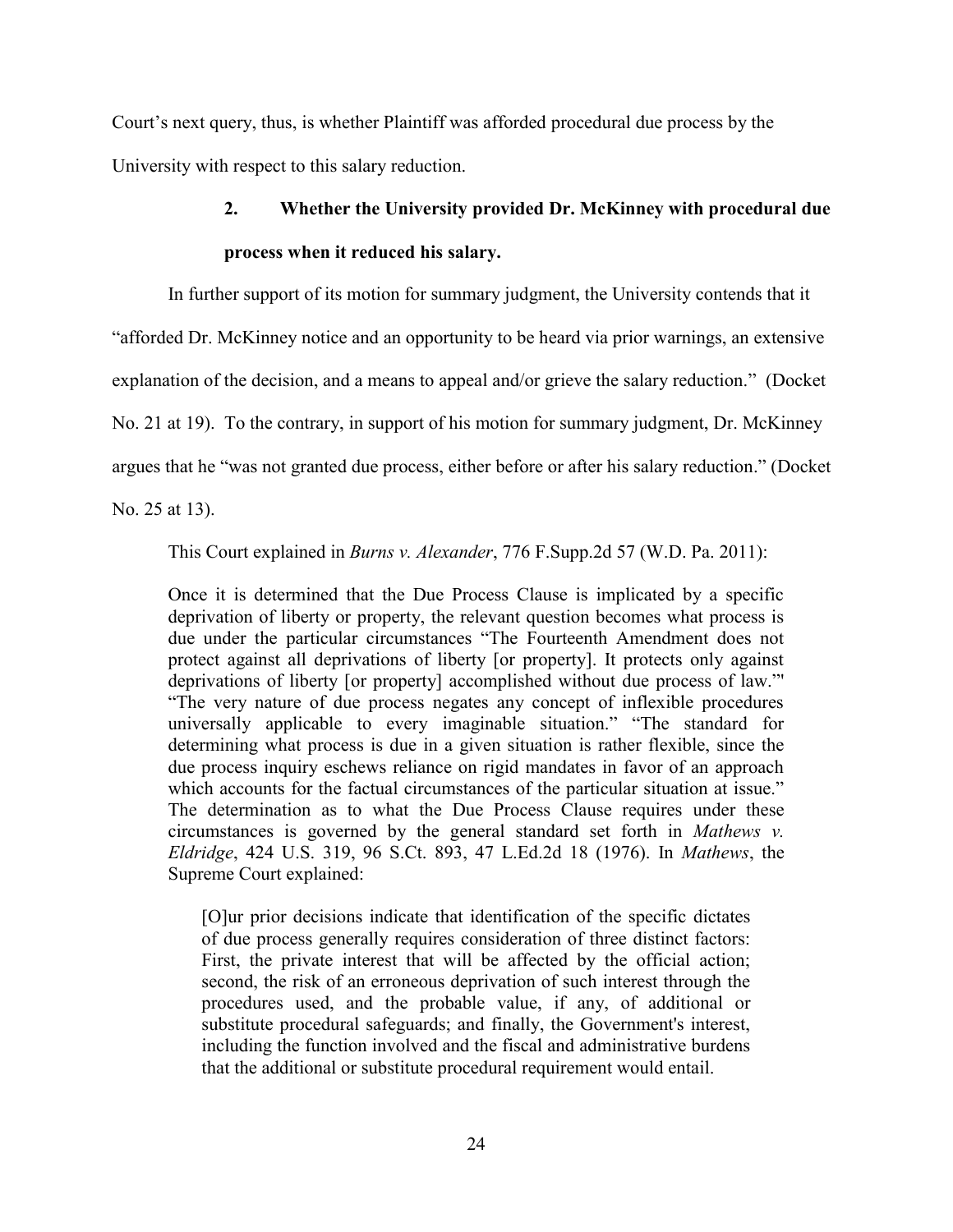"These factors determine the appropriate level of process' required in order for a deprivation' of liberty or property to be in accordance with the Due Process Clause." Once the "appropriate level of process" has been identified, "the right to procedural due process is absolute' in the sense that it does not depend upon the merits of [an individual's] substantive assertions."

*Burns,* 776 F. Supp.2d at 83–84 (citations omitted).

Focusing on the due process to which one with a protected liberty or property interest is

entitled pre-deprivation, in *Montanez v. Sec. Pa. Dept. of Corr.*, 773 F.3d 472 (3d Cir. 2014), the

appellate court explained:

As a default matter, "[i]n situations where the State feasibly can provide a predeprivation hearing before taking property, it generally must do so regardless of the adequacy of a postdeprivation tort remedy to compensate for the taking." *Zinermon v. Burch*, 494 U.S. 113, 132, 110 S.Ct. 975, 108 L.Ed.2d 100 (1990). Thus, where the pre-deprivation safeguards "would be of use in preventing the kind of deprivation alleged," the state must provide such a hearing. *Id*. at 139, 110 S.Ct. 975. . . . .

Where pre-deprivation process is not feasible, this default rule does not apply. Thus, in the "unusual case" where "the value of predeprivation safeguards ... is negligible in preventing the kind of deprivation at issue," the state is not constitutionally required to provide any predeprivation process. *Zinermon*, 494 U.S. at 129, 110 S.Ct. 975. Following this rule, we have held that assessments against inmate accounts to defray the costs of medical treatment, *Reynolds*, 128 F.3d 166, or the application of a fixed fee to defray the costs of room and board, *Tillman v. Lebanon County Corr. Facility*, 221 F.3d 410 (3d Cir.2000), present the types of situations where pre-deprivation hearings are impractical or would be meaningless. Most pertinently, the court in *Tillman* reasoned that a program involving "routine matters of accounting, with a low risk of error," requires no predeprivation process. *Id*. at 422.

Taken together, these cases make clear that when pre-deprivation process could be effective in preventing errors, that process is required. *See Burns*, 642 F.3d 163; Higgins, 293 F.3d at 693–94.

*Montanez*, 773 F.3d at 483-84.

Applying the *Mathews* factors to the matter at hand, first the private interest affected by

the official action, Dr. McKinney's interest in twenty percent (20%) of his salary, is significant

given that it is a permanent reduction in salary and affects Plaintiff's livelihood, but it is not as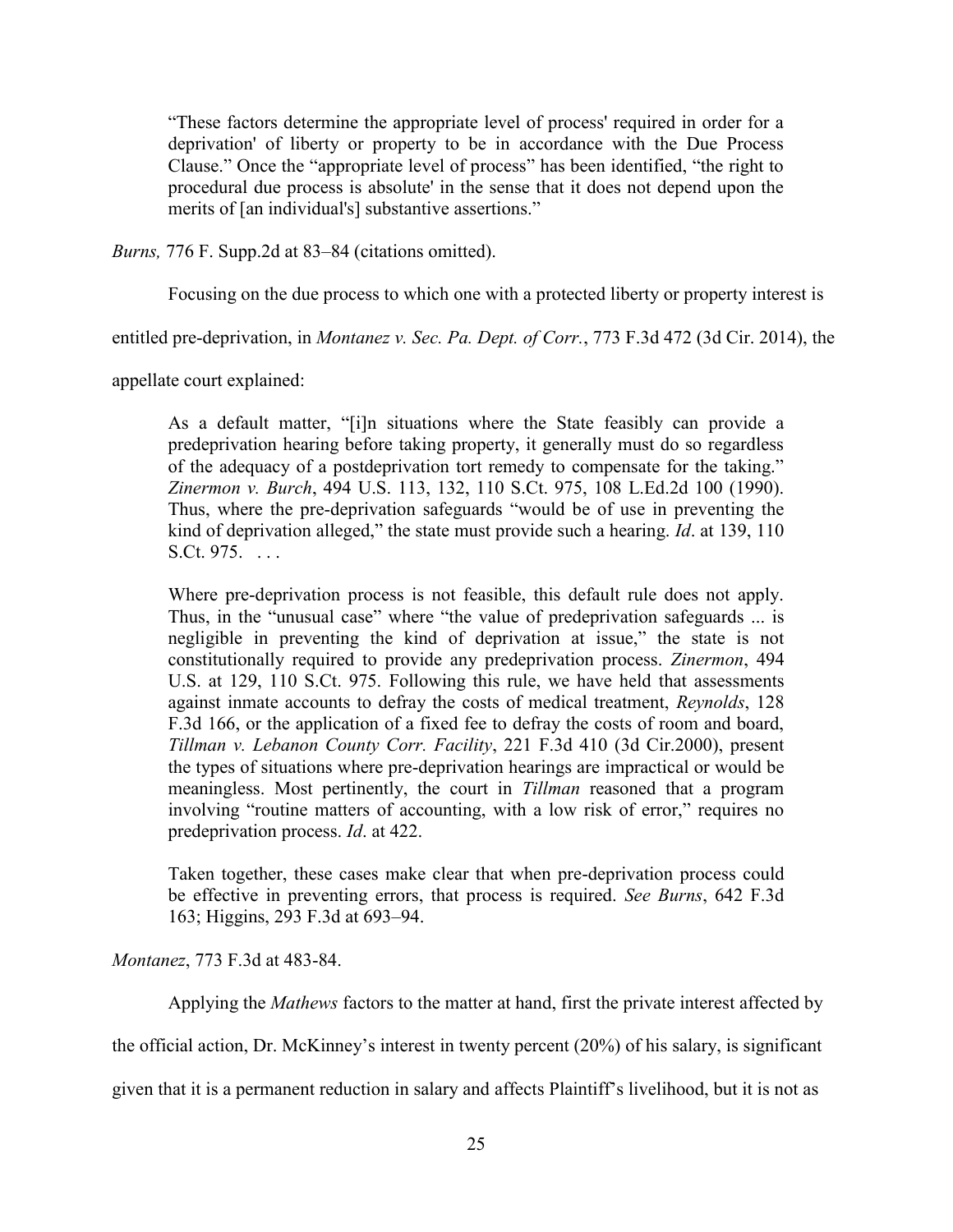substantial as if he were being completely deprived of his livelihood. *See Espinosa v. County of Union*, 212 Fed App'x 146, 155 (3d Cir. 2007) (citing *Gilbert v. Homar*, 520 U.S. at 932) ("'lost income is relatively insubstantial' as compared to the 'severity of depriving someone of the means of his livelihood.' " *Bruno v. Supreme Ct. of Pa.*, 946 F.Supp.2d 392, 400 (E.D. Pa. 2013) (quoting *Mathews v. Eldridge*, 424 U.S. 319, 96 S.Ct. 893, 932 (1976)) ("The private interest depends upon both 'the length' and 'finality of the deprivation'.").

Second, as to "the risk of an erroneous deprivation of such interest through the procedures used" and the value of "additional or substitute procedural safeguards," the Court finds that given that Dr. McKinney's salary was reduced as of September 1, 2013, and yet he was not told of the reduction, the factors that led to the reduction, or given the opportunity to respond to Dean Keeler's evaluation of Plaintiff's performance until September 6, 2013, i.e. postdeprivation, this factor weighs in favor of Plaintiff. Certainly if Plaintiff had been informed of Dean Keeler's evaluation of Dr. McKinney's job performance, and afforded, pre-deprivation, the opportunity to present his version of the story, including any supporting evidence, the risk of erroneous deprivation would be greatly reduced.

Finally, the University has a significant interest in maintaining the quality of the education provided by its faculty, and disciplining faculty, including tenured faculty, whose performance has been found to be unsatisfactory. *See Chung v. Park*, 514 F.2d 382, 387 (3d Cir. 1975) ("[T]he administration of the internal affairs of a college and especially the determination of professional competency is a matter peculiarly within the discretion of a college administration"); *Williams*, 6 F.3d at 293 (citations omitted) ("A state university has a significant interest in having reasonable discretion to administer its educational programs."). It would not, however, be fiscally or administratively burdensome to provide a tenured faculty member with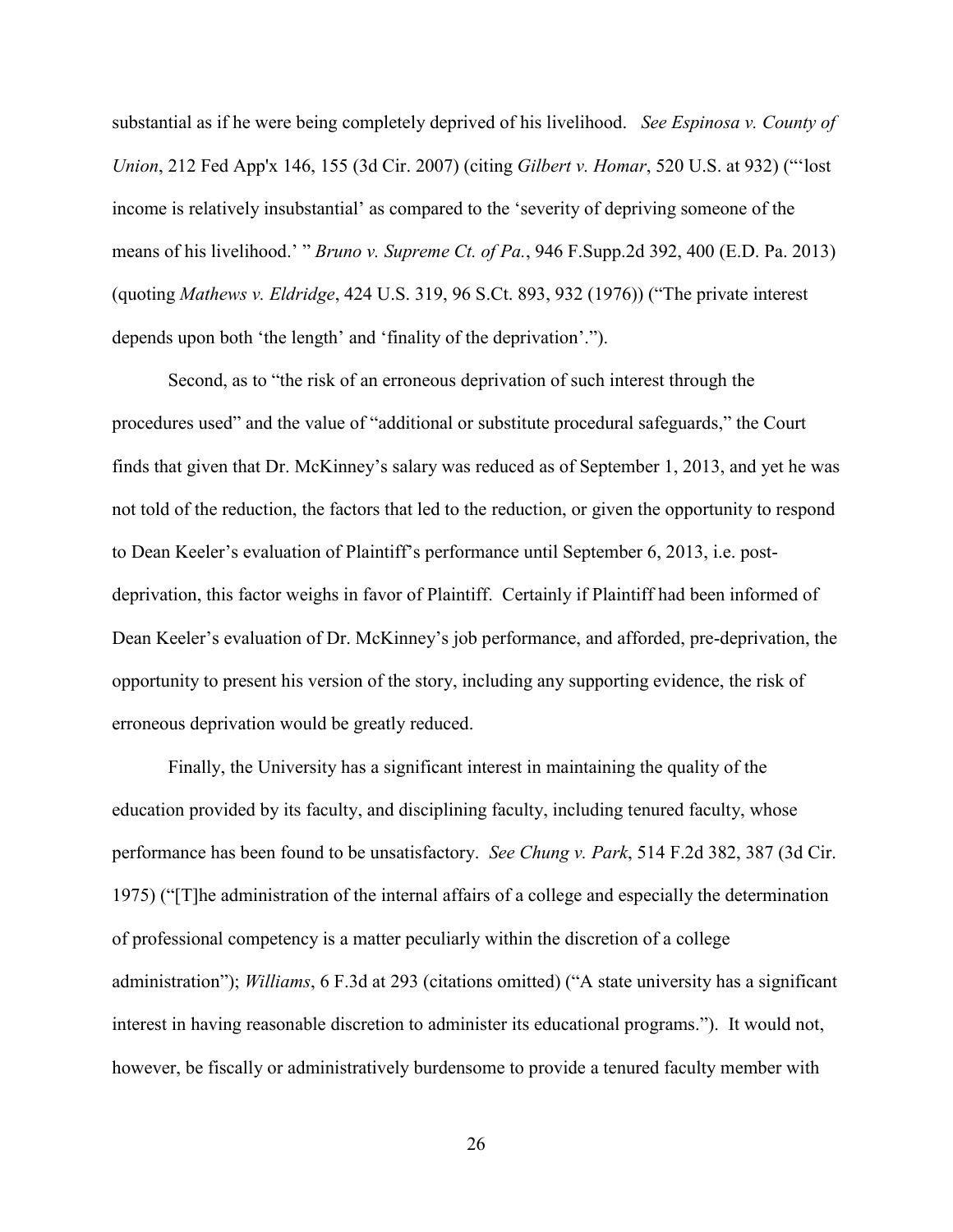the bases for a reduction in salary and an opportunity to present his version of the story prior to reducing the professor's salary. The reduction of a tenured university's professor's salary for poor performance does not constitute the type of extraordinary circumstances whereupon predeprivation process is not feasible or otherwise would be of negligible value. See *Schmidt v. Creedon*, 639 F3d. 587, 589-59 (3d Cir. 2011) (court held that, "absent extraordinary circumstances," some form of pre-deprivation proceeding, albeit "brief and informal," was necessary before suspending a police officer from a position in which he had a property interest, even if constitutionally adequate post-deprivation proceedings are available). *See also Russell v. Harrison*, 736 F.2d 283, 290 (5<sup>th</sup> Cir. 1984) (appellate court reversed district court's order granting summary judgment in favor of defendant universities where plaintiffs, former employees, were not afforded any opportunity for a hearing before their one-year contracts of employment were terminated for financial reasons). Indeed, the decision to reduce Dr. McKinney's salary effective September 1, 2013 had been made by early August 2013. (Docket No. 27-13 at 1).

Having considered all of the *Mathews* factors, the Court concludes that under the facts of this case, Dr. McKinney was entitled to notice and an opportunity to be heard prior to the University reducing his salary by twenty percent (20%), as well as a post-deprivation hearing. Having so held, turning to the facts of record relevant to the notice received by Dr. McKinney, the Court finds that even viewing the evidence of record in a light most favorable to Dr. McKinney, there are no genuine issues of material fact with respect to the adequacy of the notice received by Dr. McKinney concerning his salary reduction and a reasonable fact finder could only conclude that prior to depriving Plaintiff of twenty percent (20%) of his salary, the University provided Dr. McKinney with adequate notice. "Notice is sufficient, 1) if it apprises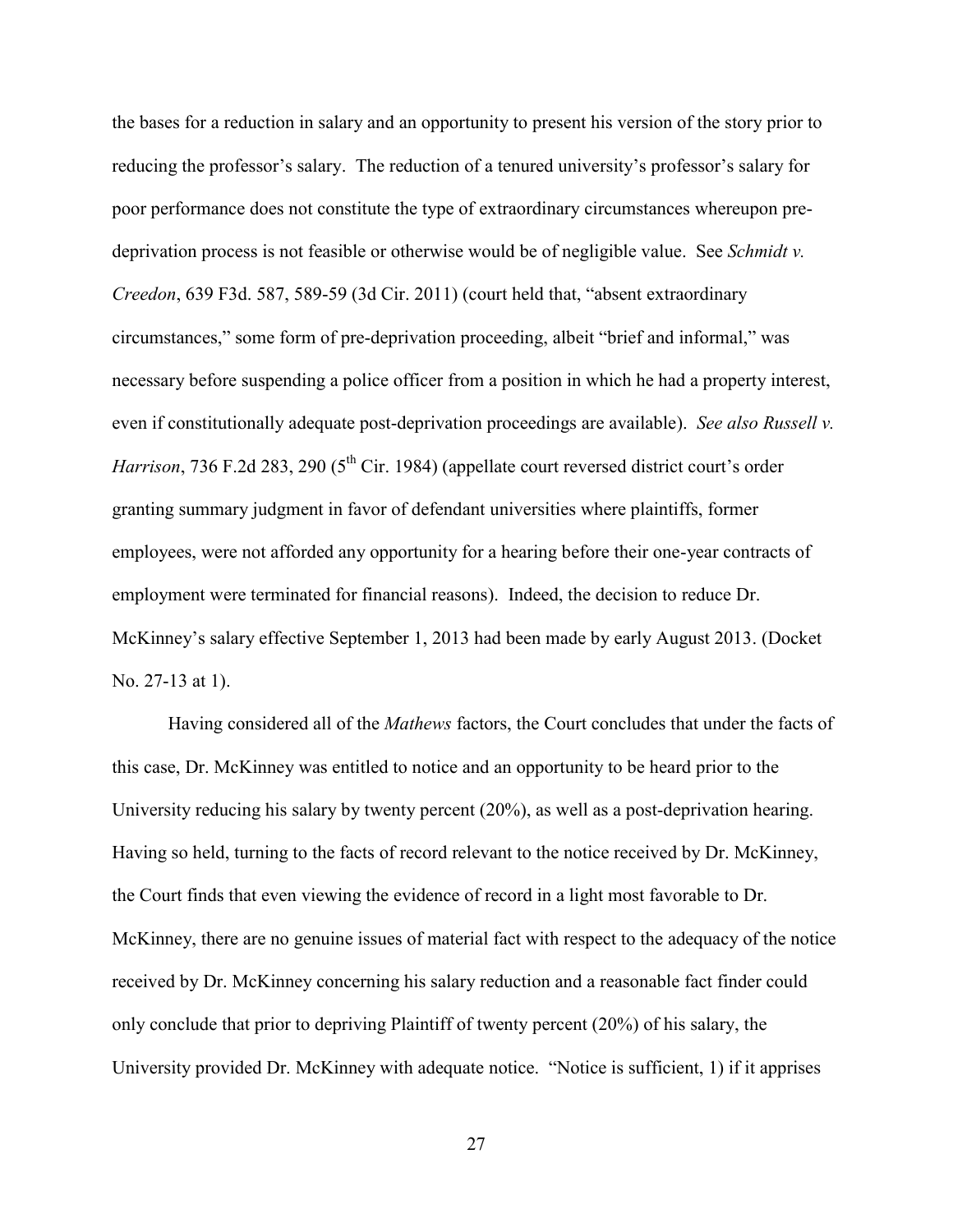the vulnerable party of the nature of the charges and general evidence against him, and 2) if it is timely under the particular circumstances of the case." *Gniotek v. City of Philadelphia*, 808 F.2d 241, 244 (3d Cir.1986) (*citing Loudermill*, 470 U.S. at 545–46, 105 S.Ct. 1487). Specifically, it is undisputed that as early as August 2012, Dr. McKinney was given written notice by Dean Keeler, his supervisor, that based on Dean Keeler's evaluation of Dr. McKinney's job performance in a variety of categories, Dr. McKinney was at risk in the following academic year of either not receiving a salary increase or receiving a salary reduction unless Dr. McKinney improved his job performance in a number of specific ways. Indeed "Plaintiff acknowledge[d] that he received notice of the possibility of a salary reduction." (Docket No. 35 at 4). More importantly, it is further undisputed that on September 6, 2013, Dean Keeler met with Plaintiff, gave Dr. McKinney the August 3, 2013 letter that informed him that as a result of his unsatisfactory job performance, effective September 1, 2013, Dr. McKinney's salary for the academic year 2013-2014 was being reduced by twenty percent (20%), and explained in detail the specific bases for the salary reduction, i.e. that Dean Keeler had concluded that Dr. McKinney had failed to make the specific improvements as so instructed in Dean Keeler's 2012 letter and that additionally, Dean Keeler opined that Plaintiff had been inaccurately reporting the progress of his research. (Docket No. 27-13).

The Court further finds, however, that while it cannot be disputed that Dr. McKinney was given adequate notice of the charges against him that had led to his salary being reduced, even viewing the evidence of record in a light most favorable to the University, there is no evidence in the record from which a reasonable fact finder could conclude that the University provided Dr. McKinney with an adequate pre-deprivation opportunity to be heard prior to depriving him of his property interest in his full salary on September 1, 2013. Specifically, it is undisputed that Dr.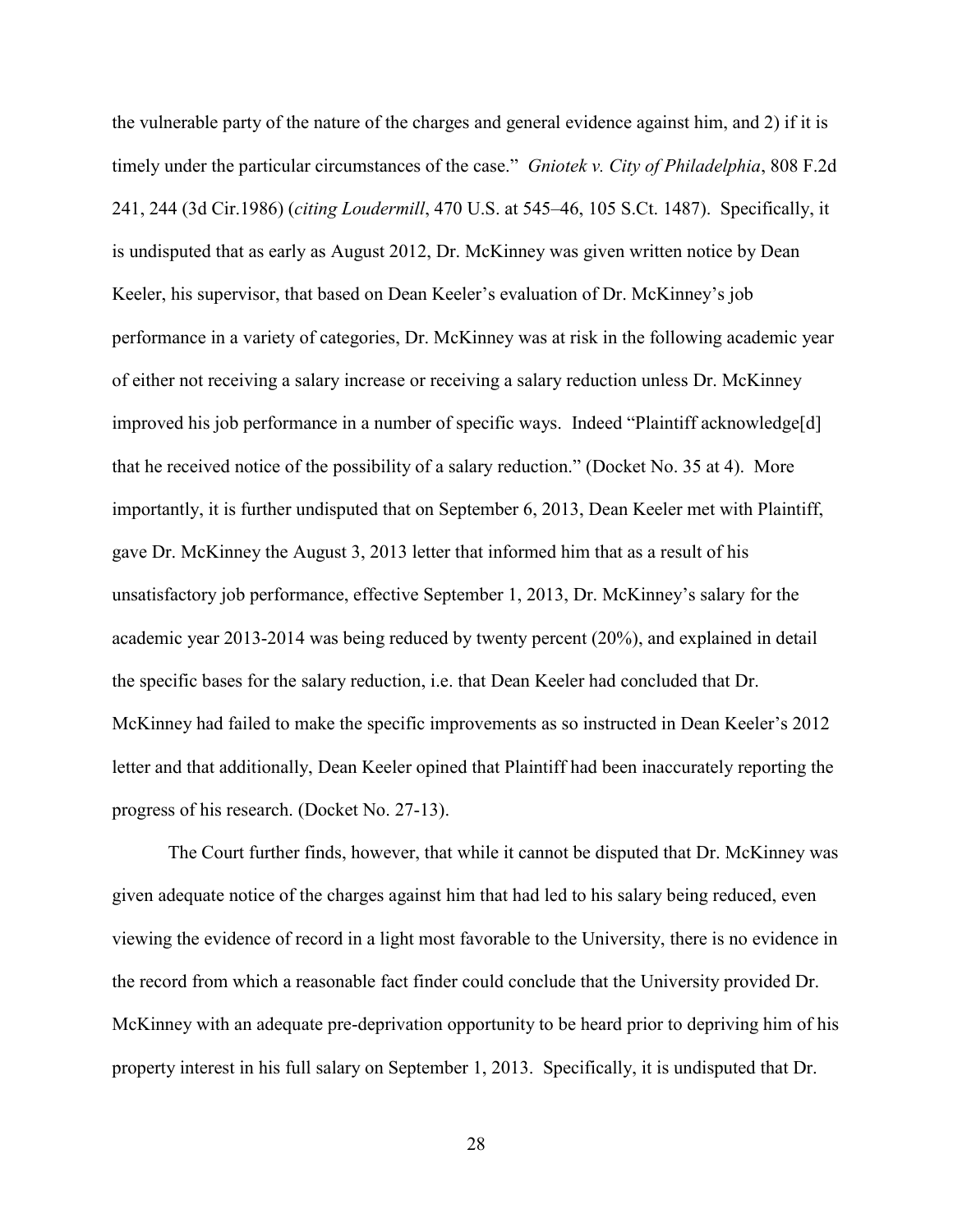McKinney was not informed until September 6, 2013, that effective September 1, 2013, his salary had been reduced by twenty percent  $(20\%)$ . (Docket Nos. 22 at  $\P$  64, 23-6 at 24). Therefore, by the time Plaintiff was given notice of the deprivation, the deprivation had already occurred.<sup>2</sup> Such conduct by the University, the failure to provide Dr. McKinney with any predeprivation opportunity to be heard prior to reducing his salary, violated Plaintiff's right to procedural due process. *See Burns*, 776 F. Supp. 2d at 84–85 (citing *Elsmere Park Club, L.P. v. Town of Elsmere*, 542 F.3d 412, 417 (3d Cir.2008) ("Where a pre-deprivation hearing is constitutionally required but not provided, no amount of post-deprivation process is adequate to satisfy the demands of the Due Process Clause."). *See also Vatner,* 2015 WL 461901, at \* 12 (denying defendant's motion for summary judgment where there were "genuine issues of material fact in dispute as to whether Plaintiff received advance notice before his unpaid suspension went into effect and/or had a meaningful opportunity to be heard before it went into effect."). Accordingly, Defendant's motion for summary judgment on Plaintiff's procedural due process claim must be denied, and Plaintiff's motion for summary judgment on his procedural due process claim must be granted. $3$ 

 $\overline{a}$ 

<sup>&</sup>lt;sup>2</sup>Had Defendant not reduced Plaintiff's salary prior to the September 6, 2013 meeting, and instead announced its intent to reduce Dr. McKinney's salary forthwith at the conclusion of the September 6, 2013 meeting, this case, in terms of the pre-deprivation due process analysis, would have been analogous to *Copeland v. Phila. Police Dept.*, 840 F.2d 1139 (3d Cir. 1988) and *Gniotek, v. City of Philadelphia*, 808 F.2d 241 (3d Cir.1986), wherein the appellate court concluded that the plaintiffs-employees had not been denied procedural due process pre-deprivation when the defendants-employers did not inform the employee of the employer's intent to suspend the employee with intent to dismiss until the conclusion of the hearings on the underlying charges. *Copeland*, 840 F.2d at 1145; *Gniotek*, 808 F.2d at 242.

 $3$  In light of the Court's conclusion that Plaintiff is entitled to summary judgment on his procedural due process claim based on Defendant's failure to provide Plaintiff with sufficient due process pre-derivation, it is not necessary for the Court to address the parties' arguments with respect to whether Dr. McKinney was afforded due process post-deprivation, and therefore, the Court elects not to do so.